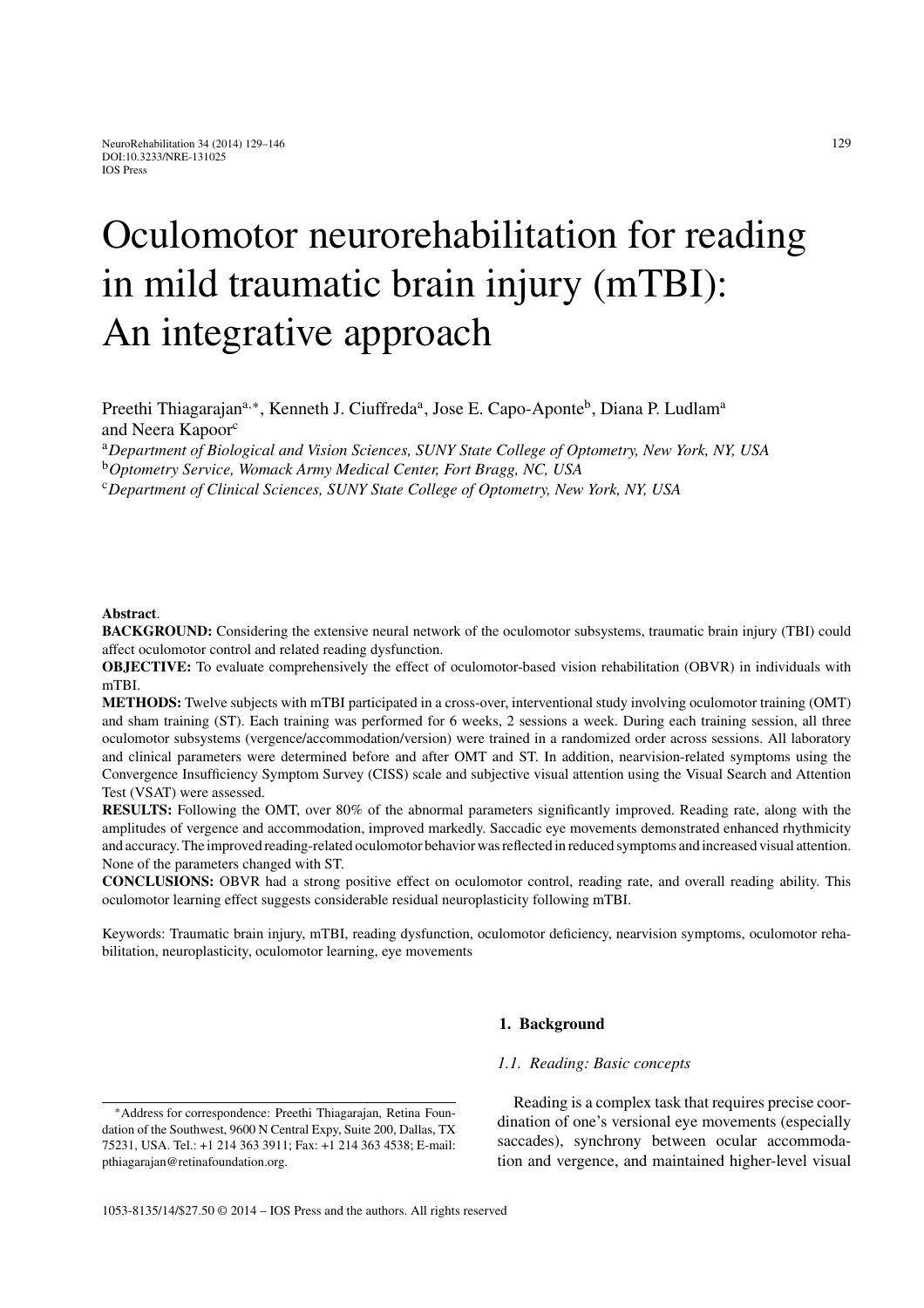attentional aspects associated with text processing in conjunction with concurrently accurate comprehension. All of the above must be performed in an efficient manner to gain optimal benefits (Ciuffreda, 1994; Ciuffreda & Tannen, 1995).

Normal reading is comprised of precise, rhythmical, and automatically-executed sequences of saccadic eye movements interspersed with brief fixational pauses (Taylor, 1966; Ciuffreda & Tannen, 1995; Reichle & Raynor, 2002; Ciuffreda et al., 2005, 2006). The reading-related saccadic eye movements, typically being 1–3 degrees in amplitude and 30–60 msec in duration, progressively shift the eyes from left-to-right across the line of print. These saccadic shifts are interspersed with brief oculomotor fixational pauses of approximately 250msec duration to allow for the initial text processing ( $\sim$ 75 msec), followed by oculomotor positional programming (∼175 msec) of the subsequent saccade to the next word along with attentional allocation (Ciuffreda & Tannen, 1995; Abrams & Zuber, 1972; Reichle & Rayner, 2002). At times, the saccadic eye movements are regressive in nature, wherein the eyes either shift back briefly to a previously fixated word for informational confirmation or simply return to the beginning of the next line of text (i.e., return-sweep saccade). In addition, during each saccadic eye movement itself, there is a very small  $( $0.10 \text{ deg}$ ) dynamic alteration in the binocu$ lar vergence angle (i.e., dynamic fixation disparity), which must be corrected rapidly upon bifixation of the subsequent word (Clark, 1935; Taylor, 1966; Ciuffreda & Tannen, 1995). Hence, continuous small but highly accurate vergence adjustments are necessary to attain and maintain rapidly and fully, precise binocular alignment, and thus prevent either diplopia or partially overlapping images from intermittently occurring (Ciuffreda et al., 1996). Lastly, clarity of the text is critical for efficient visual information processing (Green et al., 2010, a,b), and hence the accommodative subsystem must function in a time-optimal manner to obtain and maintain an accurate focusing response. Thus, the version, vergence, and accommodative functions are essential for efficient oculomotor control during reading under a variety of naturalistic conditions. Furthermore, they must function in an *interactive* and *integrated*manner with precise *synchronization* for optimal reading performance to occur (Taylor, 1966; Ciuffreda & Tannen, 1995). In addition, this must be accomplished for a sustained period of time with a high level of attention, comprehension, and visual comfort (Taylor, 1966; Ciuffreda & Tannen, 1995).

## *1.2. Investigations on reading in brain injury: Diagnosis*

Reading dysfunction is a major problem, and hence symptom, in individuals with mTBI (Ciuffreda et al., 2006, 2007; Goodrich et al., 2007, 2013; Lew et al., 2007; Brahm et al., 2009; Stelmack et al., 2009; Capó-Aponte et al., 2012; Bulson et al., 2012). A major source of this reading problem is *oculomotor-based* (Ciuffreda et al., 2005, 2006, 2007). Any failure in one or more of these oculomotor systems will likely result in problematic reading, especially as these three subsystems are interactive and integrative in nature (e.g., an accommodative problem will also impact on vergence via accommodative vergence) (Ciuffreda & Kenyon, 1983).

Based on earlier investigations, it was estimated that the majority  $(0.60\%)$  of individuals with mTBI manifest a range of oculomotor abnormalities (Baker & Epstein, 1991; Suchoff et al., 1999; Ciuffreda et al., 2007). Of particular interest is a recently completed retrospective study in a civilian clinic, in which Ciuffreda et al. (2007) found that *90%* of the visually-symptomatic, adult, mTBI group sampled  $(n = 160)$  exhibited some form of oculomotor dysfunction, when investigated comprehensively and in detail clinically. This is consistent with five recent reports from VA hospitals, in which many of the mTBI patients were warfighters (Goodrich et al., 2007, 2013; Lew et al., 2007; Brahm et al., 2009; Stelmack et al., 2009). Most relevant was the very high frequency of saccadic inaccuracy (i.e., saccadic dysmetria), convergence insufficiency, and accommodative insufficiency uncovered in each study. These basic oculomotor anomalies transfer to one's naturalistic setting to affect adversely both sensory and motor-based aspects of the reading process (Taylor, 1966; Ciuffreda & Tannen, 1995; Ciuffreda, 1994; Han et al., 2004; Ciuffreda et al., 2005, 2006), and in turn text processing and comprehension (Solan et al., 2003), as well as desynchronize the attentional aspect and its spatial allocation (Posner, 1980).

In addition, general attentional and more specifically visual attentional deficits are frequently present in individuals with TBI (Mateer & Mapou, 1996; Nag & Rao, 1999; Park & Ingles, 2001, Hibbard et al., 2001; Bonnelle et al., 2011; Kim et al., 2012). Traditionally, attention has been broadly categorized as follows (Pashler, 1998): *selective attention*, which involves the selection of relevant stimuli with disregard for irrelevant distracting or competing ones; and, *divided attention*, which involves the simultaneous monitoring of, and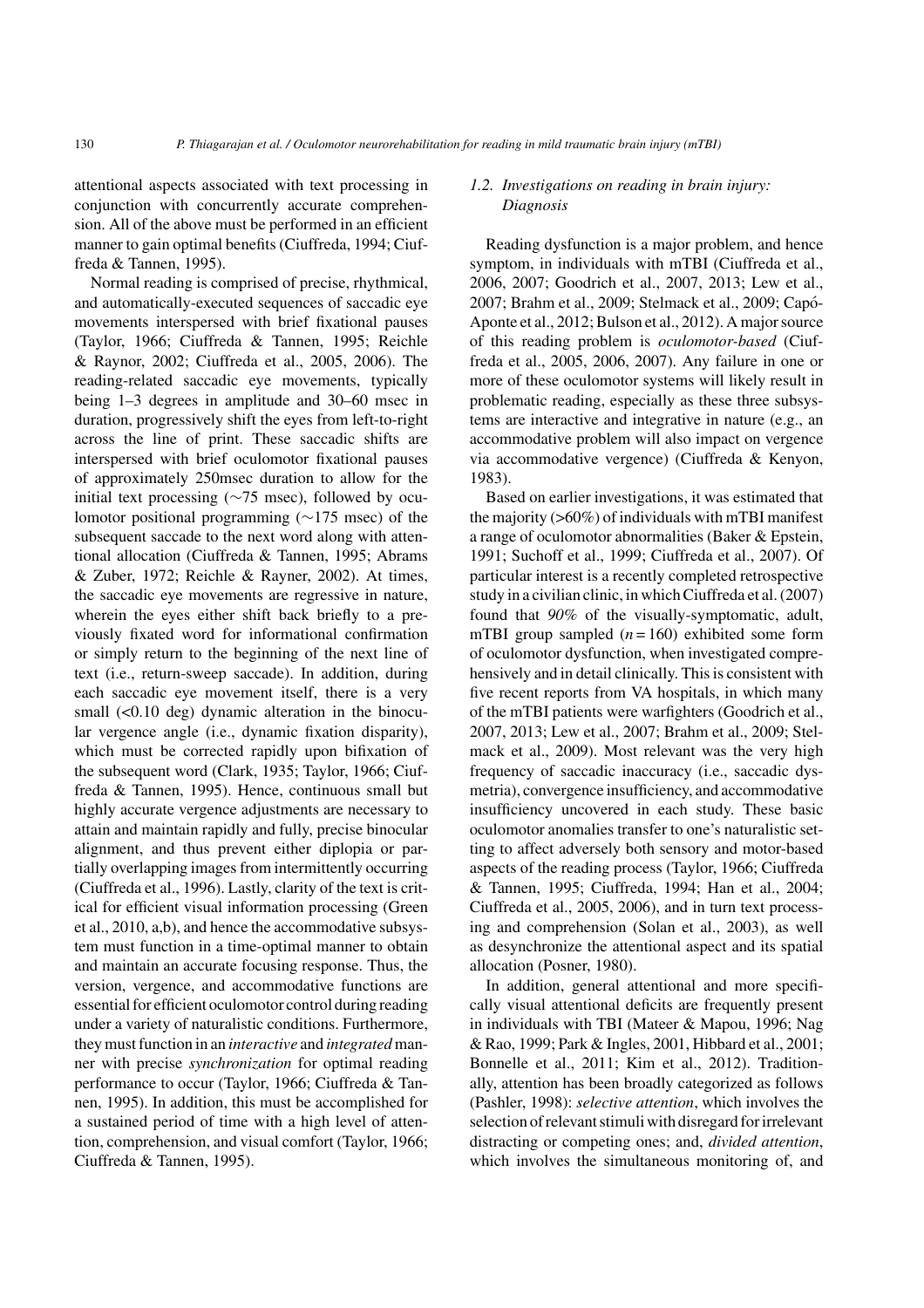response to, more than one relevant sensory stimulus. Both types are important to be normally functioning for successful completion of one's activities of daily living (ADL), including reading. This is evidenced in a current model of reading (E-Z Reader) (Reichle & Rayner, 2002), which incorporates two primary components: the *oculomotor* loop, which is activated once the fixated word is recognized to subsequently saccade to the next word of text; and, the *attentional* loop, which is activated following lexical completion and attention (but not gaze), is shifted to the next word of text per Posner's attentional spotlight hypothesis (Posner, 1980). A significant component of our basic tracking and reading-related oculomotor training involves, by its very nature, aspects of both sustained selective and divided attention. That is, visual attention per se is a significant underlying component in the overall oculomotor training process (Ciuffreda, 2002). This notion is consistent with the findings of Solan (Solan et al., 2003), in which both oculomotor and attentional training impacted positively on reading ability.

#### *1.3. Oculomotor rehabilitation for reading in TBI*

The area of reading in mTBI has been addressed using objective recording techniques in a series of studies, including its remediation, but using *version only* training protocols (fixation, saccade, simulated reading, and pursuit) (Han et al., 2004; Kapoor et al., 2004; Ciuffreda et al., 2005, 2006). Briefly, the results of these four investigations demonstrated large, consistent, and statistically significant improvements in all subjective aspects and many objective oculomotor aspects of reading in the mTBI group following a total of 9.6 hours of laboratory-based, versional eye movement training distributed over an 8-week period. First, all individuals  $(n=9)$  reported significant increases in overall reading ease and ability, with subjectively-based increased attentional aspects transferring to their other vocational and avocational task domains. Of these, 55% demonstrated an increase in reading rate of 10–30%. Second, there were marked objective improvements in saccadic tracking ability during simulated reading (i.e., they executed fewer saccades). Third, there were objectively-based improvements in many of the reading eye movement parameters for the Visagraph grade 10, adult-level paragraphs, especially with respect to reduction of the number of progressive saccades executed, which is a major limiting factor in reading speed (Taylor, 1966; Ciuffreda & Tannen, 1995; Ciuffreda et al., 1996). However, there were study limitations: (1) relatively small sample sizes, (2) lack of a vergence eye movement testing and training component, (3) lack of an accommodative testing and training component, (4) lack of a validated method to assess critical aspects of visual attention and (5) lack of a validated questionnaire to assess the oculomotor training effects on reading ability and quality of life.

Thus, the purpose of the present investigation was to perform oculomotor training (OMT) in adults with mTBI with the aforementioned past study limitations in mind. There were two critical questions: (1) Can OMT improve reading rate in this population, and (2) what oculomotor parameters correlated with the improved reading rate and related factors?

# **2. Methods**

## *2.1. Subjects*

Twelve subjects between the ages of 23 and 33 years (mean age: 29  $[\pm 3]$  years) with documented mTBI, and having a brain injury onset of greater than 1 year (1–10 years post-insult), participated in the study. Only younger, non-presbyopic individuals participated in the study to assure that sufficient accommodation was present for our testing. The training effects for the study were hypothesized to be moderate to large based on our earlier related laboratory studies as well as extensive clinical experience. Thus, this sample size was calculated using a power analysis program (G-Power software) at an alpha level of 0.05, with a power set at 0.80 using key parameters of vergence (i.e., near point of convergence, NPC) and accommodation (i.e., near point of accommodation, NPA). Inclusion and exclusion criteria are presented in Table 1. Subjects were identified by their university-based health care provider and were recruited from the Raymond J. Greenwald Vision Rehabilitation Center at the State University of New York (SUNY), State College of Optometry, Optometric Center of New York (OCNY), New York City. All were referred from local hospitals with detailed medical records regarding their diagnosis. Each subject received a comprehensive vision examination in the Raymond J. Greenwald Vision Rehabilitation Center prior to participating in the experiment. The vision examination included detailed refractive, oculomotor, and ocular health assessment. The study was approved by the SUNY Institutional Review Board (IRB) and the US Army Department of Defense (DoD) IRB. Written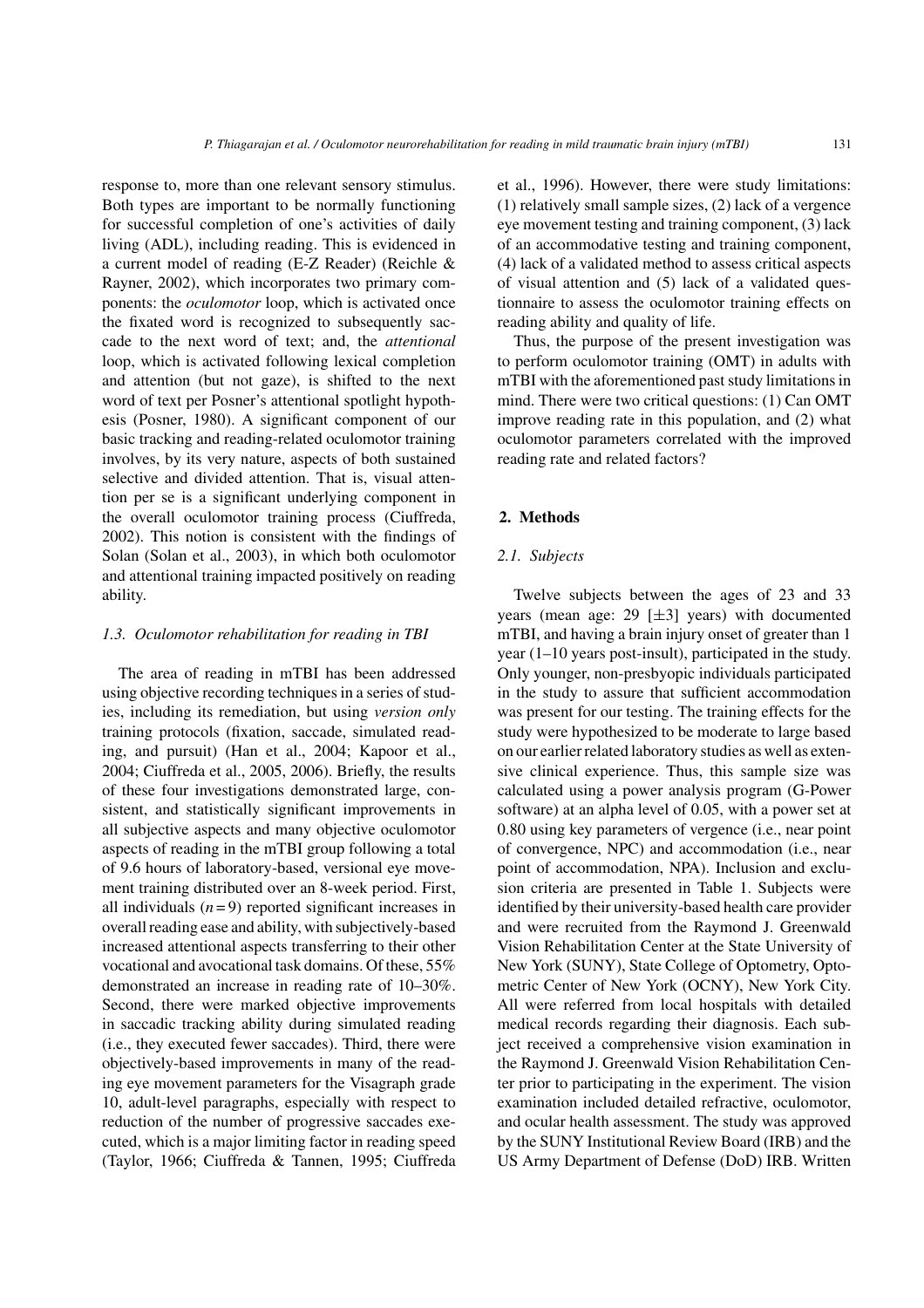| Inclusion criteria | TBI onset at least one year post-incident to ensure that any subsequent changes during training are not secondary to their<br>natural neurological recovery function period $(\sim 6-9 \text{ months})$                                      |
|--------------------|----------------------------------------------------------------------------------------------------------------------------------------------------------------------------------------------------------------------------------------------|
|                    | Exhibit at least one symptom (e.g., skipping lines while reading, blur, diplopia, etc.,) and one clinical sign (e.g., receded<br>near point of convergence) of a non-strabismic oculomotor dysfunction related to impaired sustained reading |
|                    | Intact cognitive ability to perform the required tasks for the study                                                                                                                                                                         |
|                    | Stable systemic health                                                                                                                                                                                                                       |
| Exclusion criteria | Persons over the age of 40 years, as they typically will not have sufficient accommodation to measure reliably                                                                                                                               |
|                    | Best corrected visual acuity poorer than 20/30 in either eye                                                                                                                                                                                 |
|                    | Constant strabismus, amblyopia, or ocular disease in either eye                                                                                                                                                                              |
|                    | Medications that alter oculomotor function and/or attentional state                                                                                                                                                                          |

| Table 1                                            |  |
|----------------------------------------------------|--|
| Inclusion and exclusion criteria for study subject |  |

Stimulus parameters for objective evaluation of simulated reading with saccadic tracking (Han et al., 2004)

| Stimulus                                                     | Total amplitude<br>(degrees) | Target amplitude<br>(degrees) | Frequency       | Test period duration<br>(seconds) |  |
|--------------------------------------------------------------|------------------------------|-------------------------------|-----------------|-----------------------------------|--|
| <b>Full-screen Simulated Reading</b><br>Multiple-Line (SRML) | $\pm 10$ horizontally        | $1, 2$ , or 3 randomly        | Every 2 seconds | 220                               |  |
| Simulated Reading Single-Line (SRSL)                         | $\pm$ 5 horizontally         | 2.5                           | Every 2 seconds | 50                                |  |

informed consent was obtained from all subjects prior to their participation.

## *2.2. Study design*

A cross-over, interventional experimental design of a single-blinded nature (for the subject) was used. In essence, in such a design (Hatch, 1988), each subject acts as their own control, thus negating undesirable intersubject variability. In addition, each subject received the OMT, as well as ST. During phase 1, every odd-numbered subject first received OMT, and every even-numbered subject first received ST, and vice-versa during phase 2. This was an intervention study of 15 weeks duration. It consisted of 12 weeks of the 2 treatment phases, 6 weeks each phase, separated by a week, for a total of 9 hours of OMT and 9 hours of ST. In addition, there were 3, one-week measurement periods: one week before phase 1 treatment, one week after phase 1 treatment, and one week following phase 2 treatment. During these testing and training periods, subjects did not perform any other oculomotor-based vision rehabilitation to avoid contamination of test results. All testing and training of the subjects was performed by the first author, who is an optometrist with experience in oculomotor rehabilitation.

The study consisted of the following phases:

1. Week 1 – *Initial baseline measures* - All "Evaluative Procedures" (described later) were recorded over two separate test sessions (each session lasting for up to 1.5 hours, including rest periods to prevent fatigue) separated by at least two days.

- 2. Weeks 2–7 *Phase 1 treatment* 6 weeks of either the OMT or ST. Subjects received 2 training sessions per week. Each session was 60 minutes in duration, involving 45 minutes of actual training with the remainder of time consisting of short and interspersed rest periods for the subject. Total training time of 9 hours.
- 3. Week 8 *Repeat baseline measures* All "Evaluative Procedures" were repeated over two separate test sessions (each session lasting for up to 1.5 hours including rest periods to prevent fatigue) separated by at least two days.
- 4. Weeks 9–14 *Phase 2 treatment* 6 weeks of either the OMT or the ST. The subjects received 2 training sessions per week. Each session was 60 minutes in duration, involving 45 minutes of actual training with the remainder of time consisting of short and interspersed rest periods for the subject. Total training time of 9 hours.
- 5. Week 15 *Repeat baseline measures* All "Evaluative Procedures" were repeated over two separate test sessions (each session lasting for up to 1.5 hours including rest periods to prevent fatigue) separated by at least two days.

## *2.3. Evaluative procedures*

A range of clinically-based subjective and laboratory-based objective measures, along with subjective visual attention and near vision symptoms,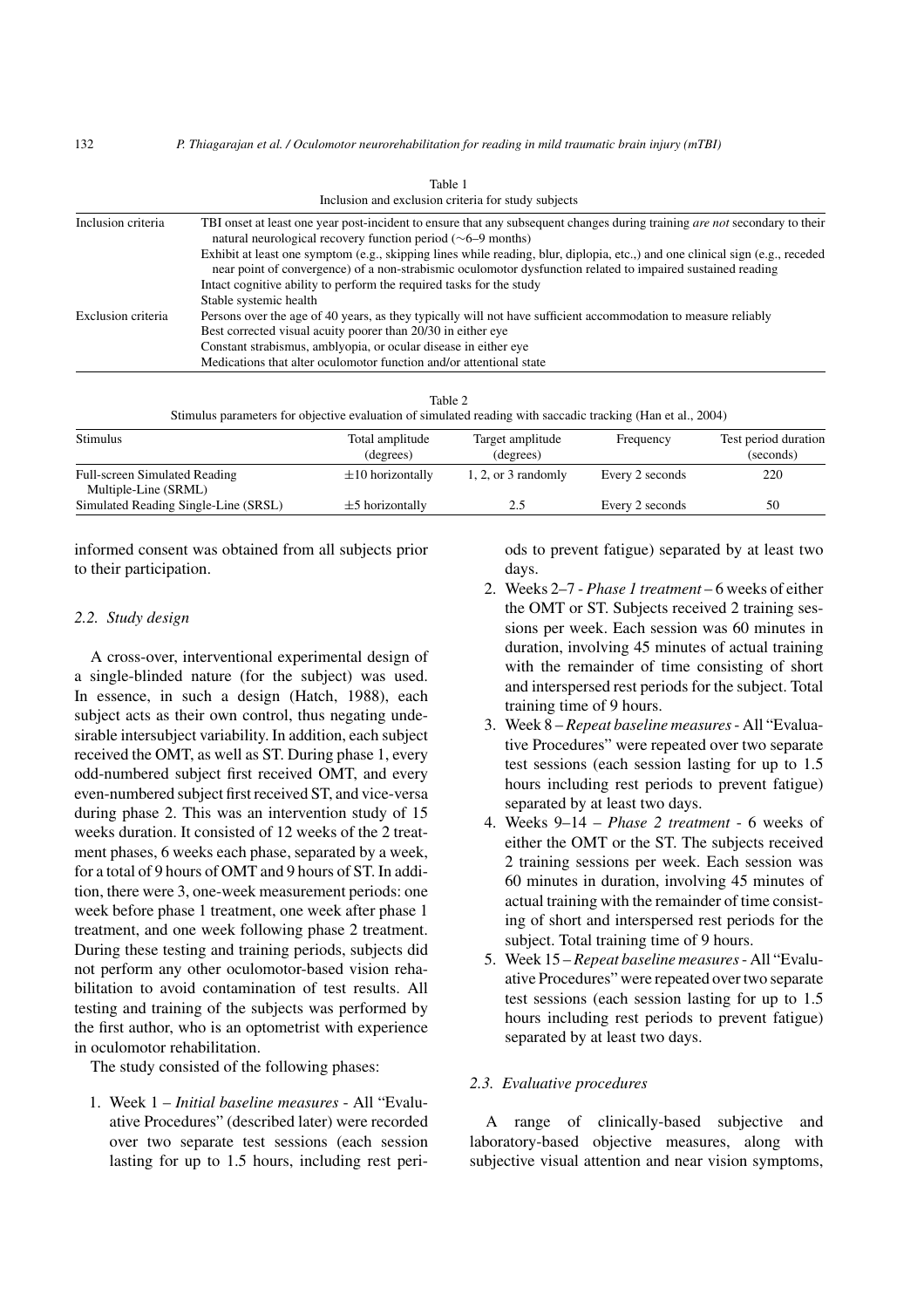were assessed (Thiagarajan, 2012; Thiagarajan & Ciuffreda, in press). All clinical parameters were measured using conventional standardized clinical techniques (Borish, 2006). All laboratory-based objective measures were performed using commercially-available instrumentation with well-established test protocols (Han et al., 2004; Green et al., 2010b; Szymanowicz et al., 2012, for version, accommodation, and vergence, respectively). All measures were non-invasive and were recorded with their habitual distance correction in place. Order of testing was randomized over the 2 days of measurements. See Thiagarajan (2012) for details of the parameters assessed. For the purpose of the present paper, the primary oculomotor parameters (clinical and laboratory-based), as well as nearvision symptoms and visual attentional aspects, involved in reading ability will be considered.

#### *2.3.1. Clinical parameters*

This included the near point of convergence (NPC), near point of accommodation (NPA) using the push-up method, and reading eye movements. While the NPC and NPA were recorded using standardized clinical procedures (Borish, 2006), reading eye movements were recorded using the Visagraph objective eye movement recording system as described below.

Reading eye movements (horizontal position of both eyes) to standardized text paragraphs (grade-10 level equivalent) were recorded using the Visagraph reading eye movement system (Taylor Associates, Huntington, NY). It consists of an infrared, limbal-reflection eye movement recording system, which has become a standard clinical test in optometry (Ciuffreda & Tannen, 1995), to assess oculomotor-based reading dysfunctions objectively (Ciuffreda et al., 2003). The system has a resolution of  $\langle 1^\circ$ , a sampling rate of 50 Hz, and a linear range of at least  $\pm 10^\circ$ . This sampling rate is sufficient for appropriate saccadic detection during reading (Ciuffreda & Tannen, 1995). Subjects wore test goggles incorporating the infra-red sensors and emitters. They read silently the standardized 100-word text binocularly at their habitual reading distance in primary position. Following two practice paragraphs at level 10 to assure the attainment of a stable baseline (Ciuffreda et al., 2003; Griffin & Grisham, 2002), each subject then silently read a new level 10-paragraph at each test session, and they then answered 10 yes/no questions related to details of the paragraph to assess for adequate comprehension ( $\geq$ 70%) (Taylor, 1966). Subjects were instructed to read the paragraphs using their normal reading strategy, and furthermore to pay

attention to text details, as they were tested for comprehension at the end of reading, but not to reread. The following selected conventional reading eye movement parameters (Taylor, 1966) were compared both within and between subgroups before and after training: reading rate in words per minute (wpm), number of progressive saccades as fixations/100 words, number of regressive saccades as regressions/100 words, comprehension in percentage calculated from the number of correct answers, fixation duration in seconds, and grade-level efficiency based on a weighted average of the aforementioned parameters. The Visagraph software automatically calculated the values for each parameter.

#### *2.3.2. Laboratory parameters*

Binocular horizontal versional eye movements were recorded objectively using the Arrington eye movement recording system, which is a table-mounted, infrared, binocular camera system having a 220 Hz sampling rate and  $0.01°$  resolution, with a linearity of  $\pm 44°$  horizontally (Chiu & Yantis, 2009). Its sampling rate satisfies the Nyquist criterion (Khan, 2005). A 12-point calibration was performed at each test session to assure response linearity across the tested field, as well as after any rest period during which the subject removed their head from the headrest/chinrest assembly. The computer-controlled test stimuli were comprised of a 1◦ bright square target displayed on a high-resolution computer monitor at a 40 cm test distance, with the target either remaining stationary at a given screen position for a specified period of time or being displaced stepwise horizontally. Subjects were instructed to fixate the center of the target. These test stimuli and paradigms were developed in our laboratory over the past decade (Han et al., 2004). Subjects either binocularly fixated or executed saccades based on the laboratory parameter tested (Thiagarajan, 2012). A range of basic versional parameters (e.g., saccadic latency, saccade ratio, amplitude, peak velocity, horizontal and vertical fixation) were measured. For the purpose of the present paper, the parameter of *saccade ratio* alone is described as related to reading (Han et al., 2004; Kapoor et al., 2004; Ciuffreda et al., 2006).

The *saccade ratio* is defined as the number of tracking saccades executed divided by the number of test target step displacements; a ratio of 1.0 indicating one saccade for each target step displacement would be optimal (Han et al., 2004). This was calculated using a simulated reading single line (SRSL)  $(\pm 5^{\circ}$  horizontal range) and a simulated reading multiple line (SRML)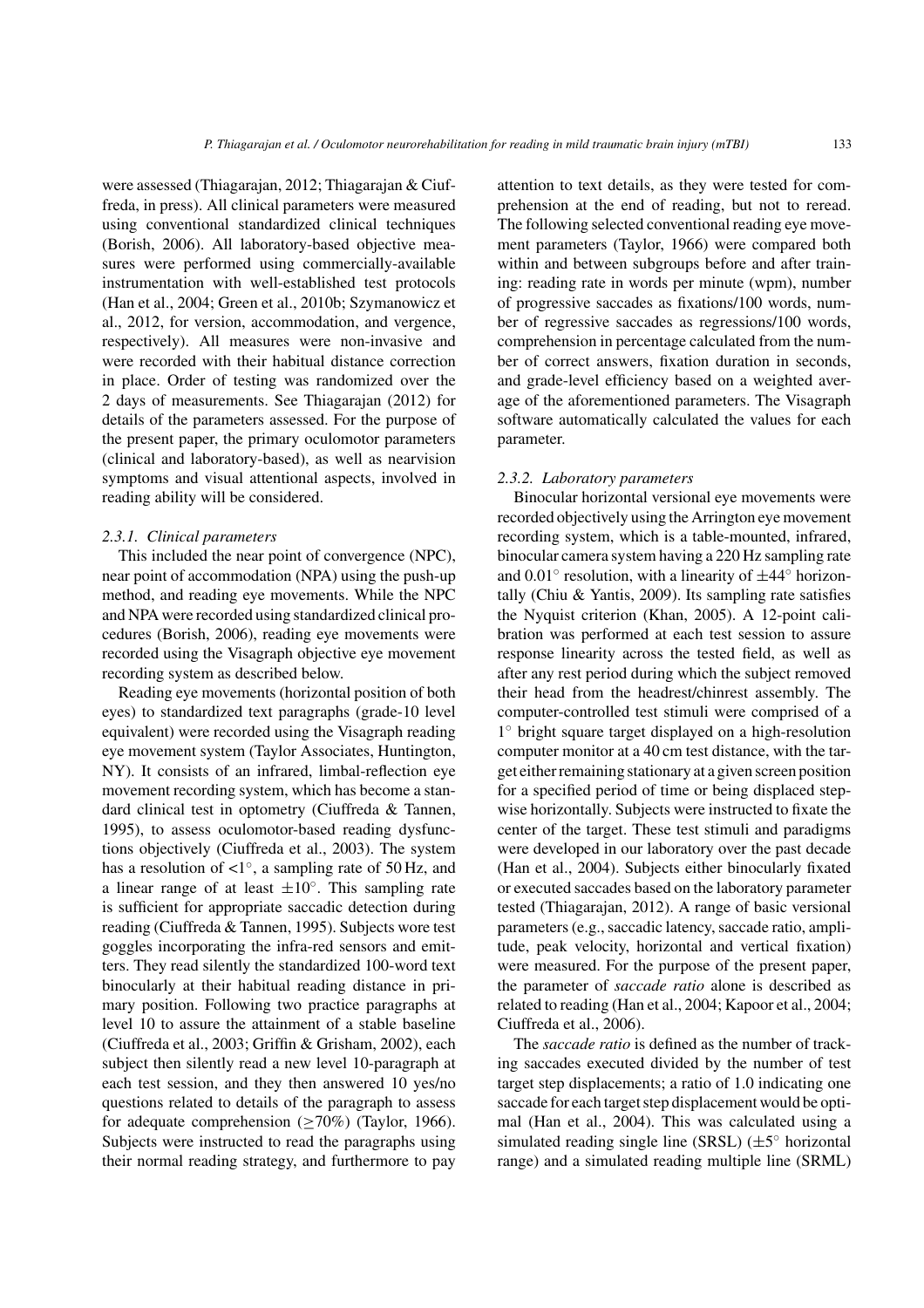

Fig. 1. Full-screen multiple lines stimulus pattern for simulated reading (left). Single-line stimulus pattern for simulated reading (right). In both cases, at any given time, only an isolated, single  $1°$  square target appeared on the screen at the positions shown by the dots that the subject tracked with saccades.

 $(\pm 10^\circ$  horizontal range) paradigms (Fig. 1). While the former paradigm consisted of both spatially and temporally predictable stimulus changes (2.5◦ steps, every 2 seconds), the latter paradigm consisted of a spatially randomized (1, 2, or 3 degree steps) and temporally predictable (every 2 seconds) stimulus. For SRML, the subject followed the single square 1◦ target as it randomly moved across the screen to simulate reading a paragraph of text. For SRSL, the subject followed the same target as it predictably moved across the center of the screen in a repeated pattern. See Table 3 for related stimulus parameters. While the SRSL simulated reading on a single line repetitively to develop accuracy and automaticity, the SRML simulated reading of a 10-lined text paragraph to develop accuracy and global visual scanning ability during reading. However, considering the test target used (e.g., a black square), both paradigms tested pure saccadic tracking in the absence of any cognitive component (e.g., word recognition or text comprehension). Subjects were instructed to execute saccades that were as accurate as possible as the target was displaced laterally on the screen, while fixating the target center once it was foveally acquired. The total number of saccades executed by the subject was determined off-line manually on the high resolution display monitor. Any saccade greater than or equal to 0.25 degrees in amplitude was counted as a saccade for both the SRML and SRSL paradigms.

## *2.3.3. Subjective visual attention test*

A subjective correlate of visual attention was assessed using the Visual Search and Attention Test (VSAT). It involves a visual search (for a letter or a symbol) and cancellation (cross-out) task that was

| Stimulus             | Stimulus parameter                         | Training period    | Total training<br>duration (minutes) |  |
|----------------------|--------------------------------------------|--------------------|--------------------------------------|--|
|                      |                                            | duration (seconds) |                                      |  |
| <b>Version</b>       |                                            |                    |                                      |  |
| Fixation             | Central (midline)                          | 60                 | 5                                    |  |
|                      | Left (10 degrees)                          | 60                 |                                      |  |
|                      | Right (10 degrees)                         | 60                 |                                      |  |
|                      | Up(10 degrees)                             | 60                 |                                      |  |
|                      | Down (10 degrees)                          | 60                 |                                      |  |
| Predictable Saccades | Horizontal $(\pm 5$ degrees)               | 50                 | 5                                    |  |
|                      | Horizontal $(\pm 10$ degrees)              | 50                 |                                      |  |
|                      | Vertical $(\pm 5$ degrees)                 | 50                 |                                      |  |
|                      | Vertical $(\pm 10$ degrees)                | 50                 |                                      |  |
| Simulated Reading    | Full-screen                                | 75                 | 5                                    |  |
| (repeated twice)     | Single-line                                | 75                 |                                      |  |
|                      | Full-screen                                | 75                 |                                      |  |
|                      | Single-line                                | 75                 |                                      |  |
| <b>Vergence</b>      |                                            |                    |                                      |  |
|                      | Step amplitude (BO/BI)                     | 7                  | 15                                   |  |
|                      | Step facility (BO/BI)                      | 5                  |                                      |  |
|                      | Ramp                                       | 3                  |                                      |  |
| <b>Accommodation</b> |                                            |                    |                                      |  |
|                      | Step amplitude right eye plus/minus lenses | 5                  | 15                                   |  |
|                      | Step amplitude left eye plus/minus lenses  | 5                  |                                      |  |
|                      | Step facility                              | 5                  |                                      |  |

Table 3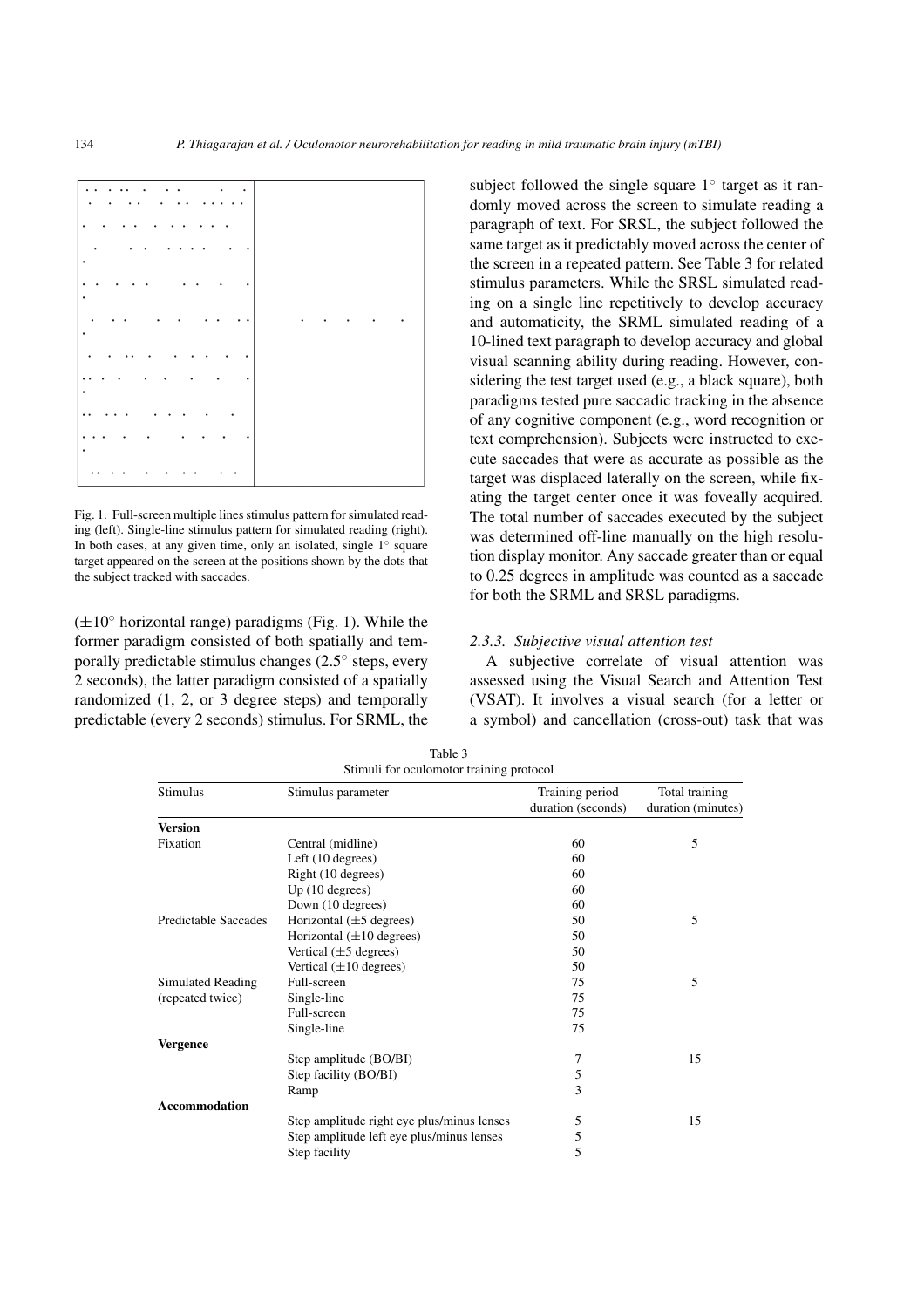developed by Trenerry et al. (1989). It assesses global sustained visual attention, while scanning to search for selected letters/symbols. Test-retest reliability for the VSAT was found to be 0.95, using the Pearson product-moment correlation. Calculated sensitivity and specificity were 0.88 and 0.86, respectively (Trenerry et al., 1989). The test was performed binocularly at the subject's habitual near work distance.

# *2.3.4. Symptom scale*

Individual symptoms related to near-work were rated by the subjects using the Convergence Insufficiency Symptom Survey (CISS), whose sensitivity (0.98) and specificity  $(0.87)$  have been demonstrated to be high (Rouse et al., 2004). The test-retest reliability was found to be 0.88. It is comprised of a 15-item questionnaire specifically probing reading-related symptoms, such as intermittent blur, diplopia, headache, skipping lines, losing concentration, etc. Severity of symptoms is scaled from 0 to 4, i.e., from least symptomatic to most symptomatic. The total score was compared before and after the 2 training phases. A reduction in overall score

of 10 or more was considered to reflect a significant reduction of symptoms. A score of zero would indicate being absolutely symptom-free, and a score of 60 would represent maximal symptomatology.

### **3. Treatment protocol**

### *3.1. Phase 1 and phase 2 treatment phases*

#### *3.1.1. OMT procedures*

This oculomotor rehabilitation was performed along the midline at 40 cm, 2 sessions per week, for a total of 6 weeks. Training was performed with constant verbal and visual feedback, motivation, repetition, and maintained attention by involving active participation of the subject (Ciuffreda, 2002). At each session, each oculomotor component (version, vergence, and accommodation) was trained for 15 minutes, interspersed with 5 minute rest periods. Each session lasted for 1-hour, with 45 minutes of total training and 15 minutes of rest periods, for a total of 9 hours of training over the 6 week period (Fig. 2).



Fig. 2. Overview of oculomotor training (OMT) and sham training (ST) protocols, see text for details. VS = version; VG = vergence; ACC = accommodation; COR = computerized oculomotor rehabilitation; Bino = binocular; Pred. = predictable; Sim. = simulated; BO = base-out; BI = base-in; Fix. = fixation; DoG = difference of Gaussian.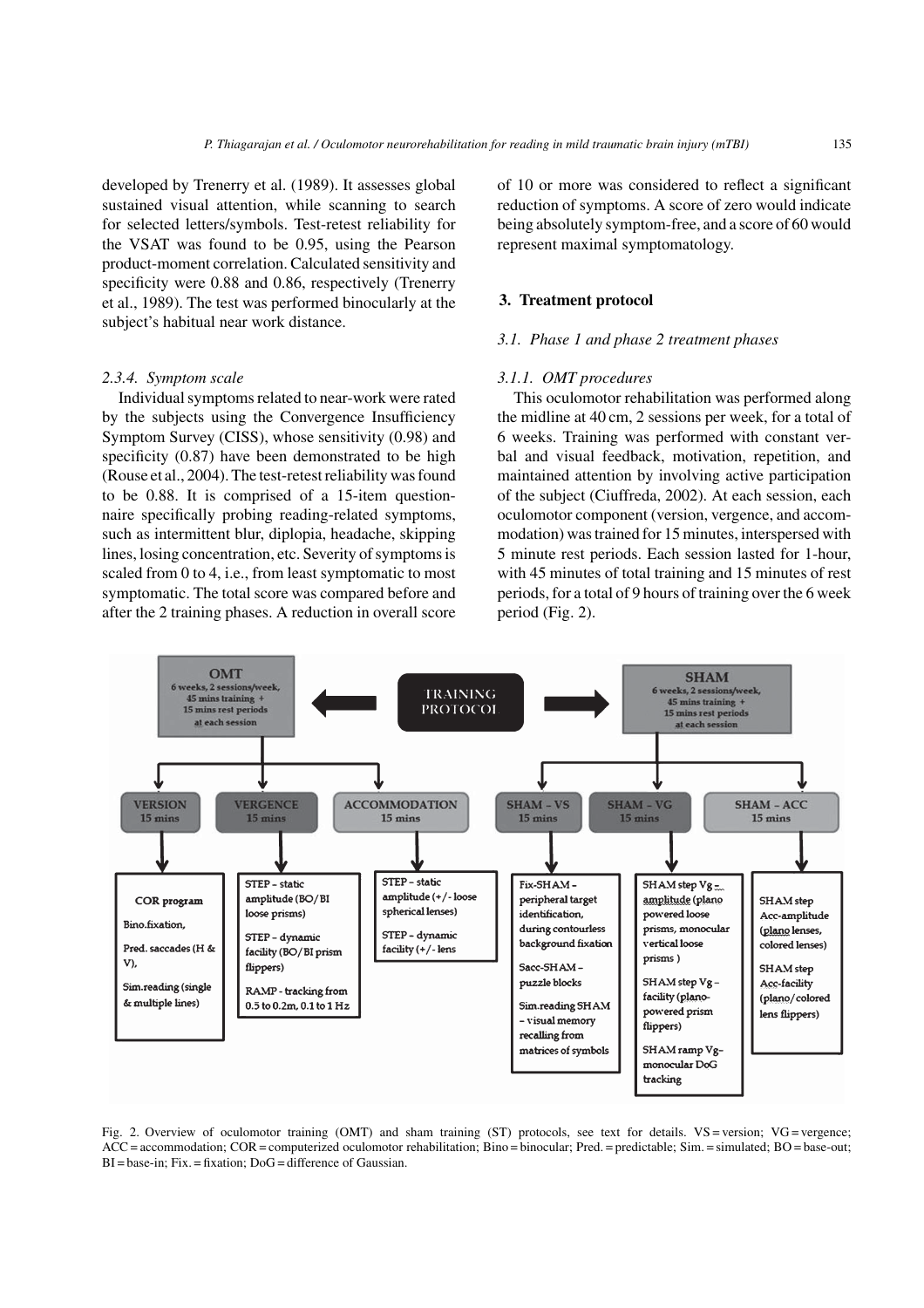*3.1.1.1. Version.* Version (fixation, predictable saccades, and simulated reading) was trained via the computerized oculomotor rehabilitation (COR) software developed in our laboratory (Thiagarajan, 2012) using a rapid-serial visual presentation (RSVP) paradigm (Xu et al., 2009) with binocular viewing. The COR program allows for training of versional, vergence, and accommodation. For version, it can train fixation, saccades, pursuit, vestibular (VOR), and simulated reading by appropriate target selection. Targets can be altered with respect to size, color, detail, test duration, etc. For vergence and accommodation, the same versional target selection is used, but the changes in vergence and accommodative demand levels are introduced manually by the experimenter. Targets in the form of pictures, numbers, symbols, letters, color patches, etc., of varying sizes were presented rapidly for different presentation times. Subjects either fixated a stationary target to train fixation or executed saccades to track the target to train predictable saccades. At the beginning of each training component, a sample target (e.g., picture) was presented to the subject. While maintaining either binocular fixation or tracking of the target, the subject was instructed to count the number of times the sample target appeared in the array of possible targets presented during the stipulated training duration (i.e., RSVP). Subjects were constantly motivated to achieve the maximum number of correct responses. The subject's numerical response was compared with the actual number of presentations (provided by the software). Verbal feedback related to subject's performance was also given by the software in the form of a female voice. See Table 3 for the versional training stimuli.

*3.1.1.2. Vergence.* Similar to version, at each training session, horizontal vergence was trained for 15 minutes. While rapid step vergence was trained for 12 minutes, slow ramp vergence was trained for 3 minutes (Hung et al., 1986). During the step tracking, both amplitude (7 minutes) and facility (5 minutes) were trained to attain both response accuracy and speed (Scheiman & Wick, 2008), respectively. See Table 3 for the vergence training protocol.

For step vergence amplitude training, base-out and base-in (BO/BI) prisms were used. The fusional targets were comprised of pictures, symbols, numbers, letters, tumbling E, and colors displayed on a computer screen at 40 cm. While the subjects bifixated the target, loose prisms were introduced manually by the experimenter in 2 prism diopter (pd) increments either in front of one eye or divided equally between the two

eyes. The total amount of prism was determined by the subject's task performance level. After introducing each BO/BI prism, subjects were instructed to fuse the target as rapidly as possible and sustain single/fused vision for 15–20 seconds. For step vergence facility training, combinations of BO/BI prism flippers  $(3\Delta$ BO/1 $\Delta$ BI,  $6\triangle BO/2\triangle BI$ ,  $9\triangle BO/3\triangle BI$ , and  $12\triangle BO/3\triangle BI$ ) were used, while maintaining the accommodative stimulus constant at 0.4 m (2.5D). Based on the subjects' ability to fuse the target, the magnitude of prism flipper was chosen. Subjects bifixated targets displayed on a computer screen and were instructed to fuse and focus as rapidly as possible and to achieve the maximum numbers of cycles of prismatic stimulus change as possible.

For ramp vergence training, subjects binocularly tracked a 20/30 letter on an X-Y plotter in free space over a range of 0.5 m to 0.2 m at the rate of 0.1 to 1 Hz. Task difficulty was increased as performance improved by tracking at closer distances in combination with increased target speed.

*3.1.1.3. Accommodation.* At each training session, accommodation was trained for 15 minutes. Step accommodative amplitude was trained for 10 minutes (5 minutes each eye), binocular step accommodative facility was trained for 5 minutes (Hung & Ciuffreda, 1988). See Table 3 for the accommodative training protocol.

For step accommodative amplitude training, positive and negative spherical lenses were used. The accommodative targets were comprised of texts of various sizes ranging from 20/60 to 20/20 displayed on a computer screen at 40 cm. While the subjects monocularly fixated the target, lenses were introduced manually at 0.5D increments in front of the eye. The lens magnitude was selected based on the subject's task performance level. After introducing each lens (positive/negative), subjects were instructed to focus the text as rapidly as possible and to sustain clarity of vision for 15–20 seconds. For step accommodative facility training, combinations of  $\pm$  lens flippers ( $\pm$ 0.5,  $\pm$ 0.75,  $\pm$ 1.00,  $\pm 1.50$ , and  $\pm 2.00$ D) were used, while maintaining the vergence stimulus demand constant at 0.4 m (2.5MA) (Scheiman & Wick, 2008). Subjects bifixated targets displayed on a computer screen and were instructed to fuse and focus as rapidly as possible and to achieve the maximum number of cycles possible.

#### *3.1.2. Analogous ST procedures*

Similar to the OMT, ST was performed along the midline at 40 cm, 2 sessions per week, for a total of 6 weeks (Thiagarajan, 2012). Again, training was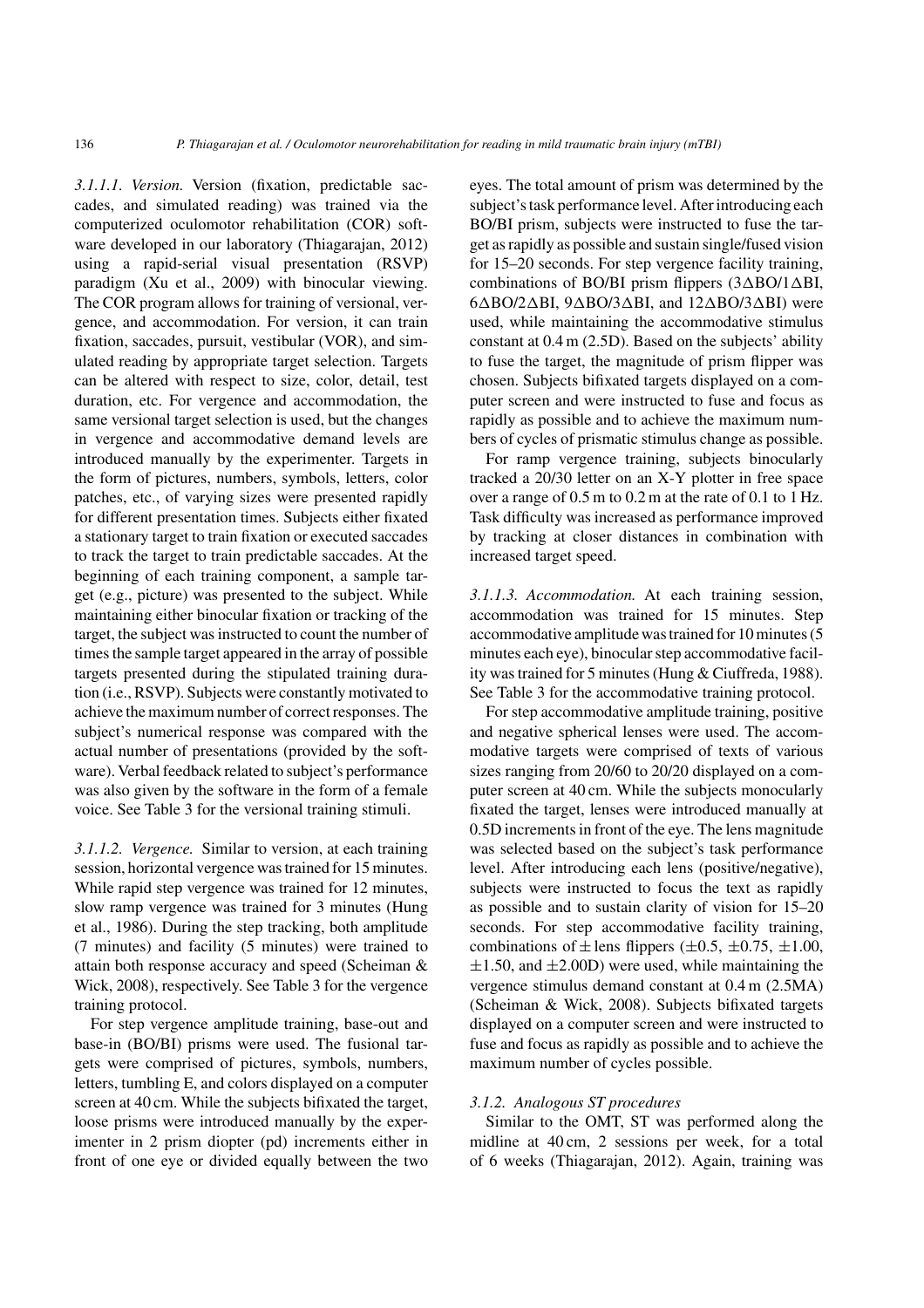performed with constant verbal feedback, motivation, repetition, and involving active participation of the subject to maintain attentional awareness (Ciuffreda, 2002). At each session (lasting for 1 hour), the sham analogue of version, vergence, and accommodation training was performed for a total of 45 minutes with interspersed rest periods for 15 minutes, for a total of 9 hours of training over the 6 week treatment phase. For version, there was no formal, programmed, and repetitive fixation (with foveal feedback) or saccades per se. It rather involved intermittent and random saccades interspersed with random fixational pauses that would not be effective in training the versional system (Ciuffreda, 2002). Similarly, vergence sham did not involve any disparity stimulation, and accommodative sham did not involve any blur stimulation, as these are the primary drives to the respective systems (Ciuffreda, 1992, 2002; Hung et al., 1996).

*3.1.2.1. SHAM version.* For *fixation* ST, subjects bifixated the estimated center of a contourless blank computer screen at a 40 cm distance for 2 seconds before two targets (1 inch square picture/symbol/letter) were presented for 100 msec on either one or both sides  $(\pm 10$  degrees either horizontally or vertically) of the estimated fixation point. The subject attempted to identify the two peripheral targets presented. Peripheral target presentation time (100 ms) was shorter than the mean saccadic latency (∼200 ms) (Ciuffreda & Tannen, 1995) to prevent target foveation. *Saccade sham* involved completion of perceptual puzzle blocks, in which subjects completed the puzzle by arranging individual puzzle blocks into an appropriate pattern both monocularly and binocularly. Visual concentration was the sham analogue of the *simulated reading* training. The subject viewed and randomly scanned with saccades an array (varying from  $3 \times 3$  to  $5 \times 5$ ) of pairs of pictures for a 10-second period. Then, the pictures were removed, and the subject was requested to recall by visual memory the location of a specific picture in the array.

*3.1.2.2. Sham vergence.* For sham-step stimuli, binocular or monocular plano-powered loose prims, prism flippers, and/or monocular vertical prism  $(0.5 \text{ or } 1 \text{pd})$ flippers were used. The targets were comprised of pictures, a vertical column of letters/numbers of varying sizes, and a cartoon movie displayed on a computer screen at 40 cm. The training was comprised of repetitive and systematic manual alternation of the flippers/loose prisms every 15–20 seconds, but without

any actual prismatic power changes horizontally, while bifixating static targets or watching a cartoon movie. For sham-ramp stimuli, subjects tracked a difference of Gaussian (0.2cycles/degree) target through a 0.5 mm pinhole monocularly for 5 minutes (2.5 minutes each eye) in an otherwise dark room (Ciuffreda, 1992). This target does not have any blur or disparity stimulation when viewed monocularly (Kotulak & Schor, 1987).

*3.1.2.3. Sham accommodation.* This ST involved repetitive and systematic manual alternation of the lens flippers, monocularly and binocularly, but without any spherical lens power changes (i.e., plano/colored lenses). Subjects read a text paragraph or watched a cartoon movie at 40 cm on a computer screen, similar to that performed for the OMT.

# **4. Results**

Figure 3 presents the group mean findings related to reading rate before and after the OMT, with comparison to the grade-level normative data of Taylor (1966). There was a significant 25% increase in reading rate following the OMT. It increased from 142 to 177 words per minute, with it closely approaching the lower normal limit (Taylor, 1966). However, it did not normalize.

Table 4 presents the key group mean Visagraphic oculomotor-based parameters, including reading rate as described above. Grade-level efficiency significantly



Fig. 3. Mean reading rate before (Pre-OMT) and after (Post-OMT) in mTBI compared to Taylor's norm. Error bar indicates +1SEM;  $*$  = statistically significant.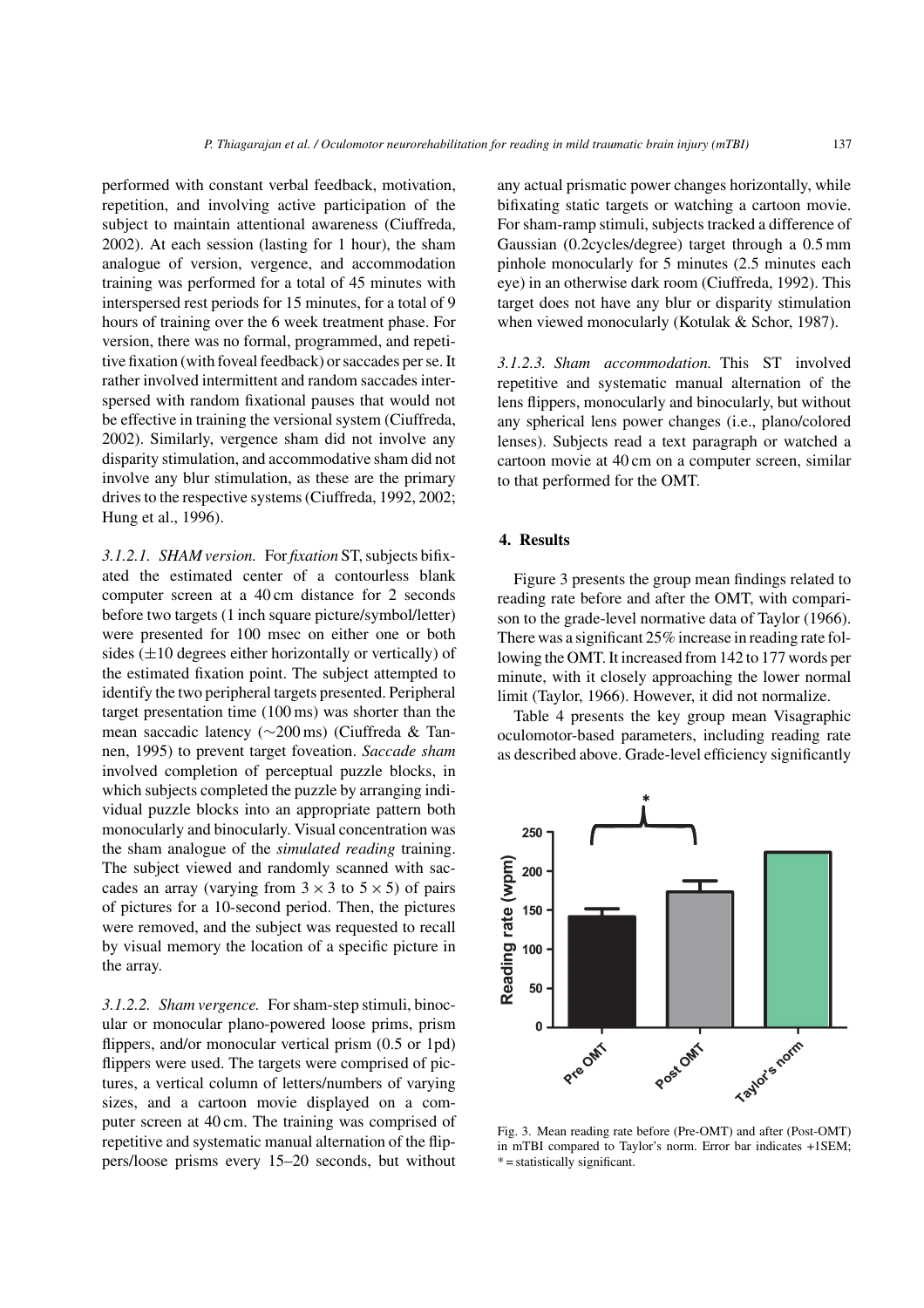

| Reading Profile Visagraph version 4.3  |       |                                                 |  |  |
|----------------------------------------|-------|-------------------------------------------------|--|--|
| Grade/Goal                             |       | 7 8 9 10 11 12 13 14 15 16 17 18<br>6<br>з<br>5 |  |  |
| Fixations 100/words                    | 480   |                                                 |  |  |
| Regressions/100 words                  | 85    |                                                 |  |  |
| Av. Span of Recognition (words)        | 0.21  |                                                 |  |  |
| Av. Duration of Fixation (sec)         | 0.28  |                                                 |  |  |
| Rate with Comprehension (words/min).   | 44    |                                                 |  |  |
| Grade Level Efficiency                 | 1.0   |                                                 |  |  |
| Level of Text Read                     | 10    |                                                 |  |  |
| Directional Attack Difficulty          | 18%   | Countable lines in text<br>10                   |  |  |
| Rate adj. for Rereading (words/min)    | 243   | Lines found<br>50                               |  |  |
| <b>Comprehension Questions Correct</b> | 90%   | Saccades in Return Sweeps<br>72                 |  |  |
| <b>Cross Correlation</b>               | 0.830 | Anomalies (Fix/Regr/Both)<br>3/1/42             |  |  |

Fig. 4(a). Visagraph output in a mTBI subject at baseline who showed the best post-OMT Visagraph-based reading gains: Top - Horizontal eye position as a function of time (8 seconds data); RE = right eye; LE = left eye; Upward inflection = progressive saccade; downward inflection = regressive saccade. Bottom – On the left = Various Visagraph parameters assessed for grade-10 reading material; Graph plot on the right = Taylor's grade level efficiency (from 1–18; >12 is normal), showing a level of 1.0 (star) in this subject before OMT. Relevant parameters are highlighted.

increased following the OMT by over 2 grade levels, which is considered to be clinically significant (Ciuffreda et al., 2003). Similarly, the number of fixations per 100 words (i.e., number of progressive saccades) reduced significantly. However, neither parameter normalized. The number of regressions per 100 words decreased by 23% in the predicted direction, but this large change was not statistically significant, presumably due to the relatively large inter-subject variability found. Lastly, the comprehension level did not change significantly, as it was already normal at baseline (≥70%) (Taylor, 1966).

With regard to the saccade ratio, there was a marked reduction in the number of progressive and regressive saccades, following the OMT. The group mean saccade ratio for the SRML paradigm reduced significantly (*p* < 0.05) from a mean value of 2.1 to 1.7 (∼20%), thus demonstrating improvement in pure sequential saccadic tracking ability. With respect to the simulated reading single line (SRSL) ratio, it reduced from 2.7 to 2.2 ( $\sim$ 20%), but this change was not statistically significant, presumably due to the relatively large inter-subject variability found. However, its decreasing trend is suggestive of improvement. Neither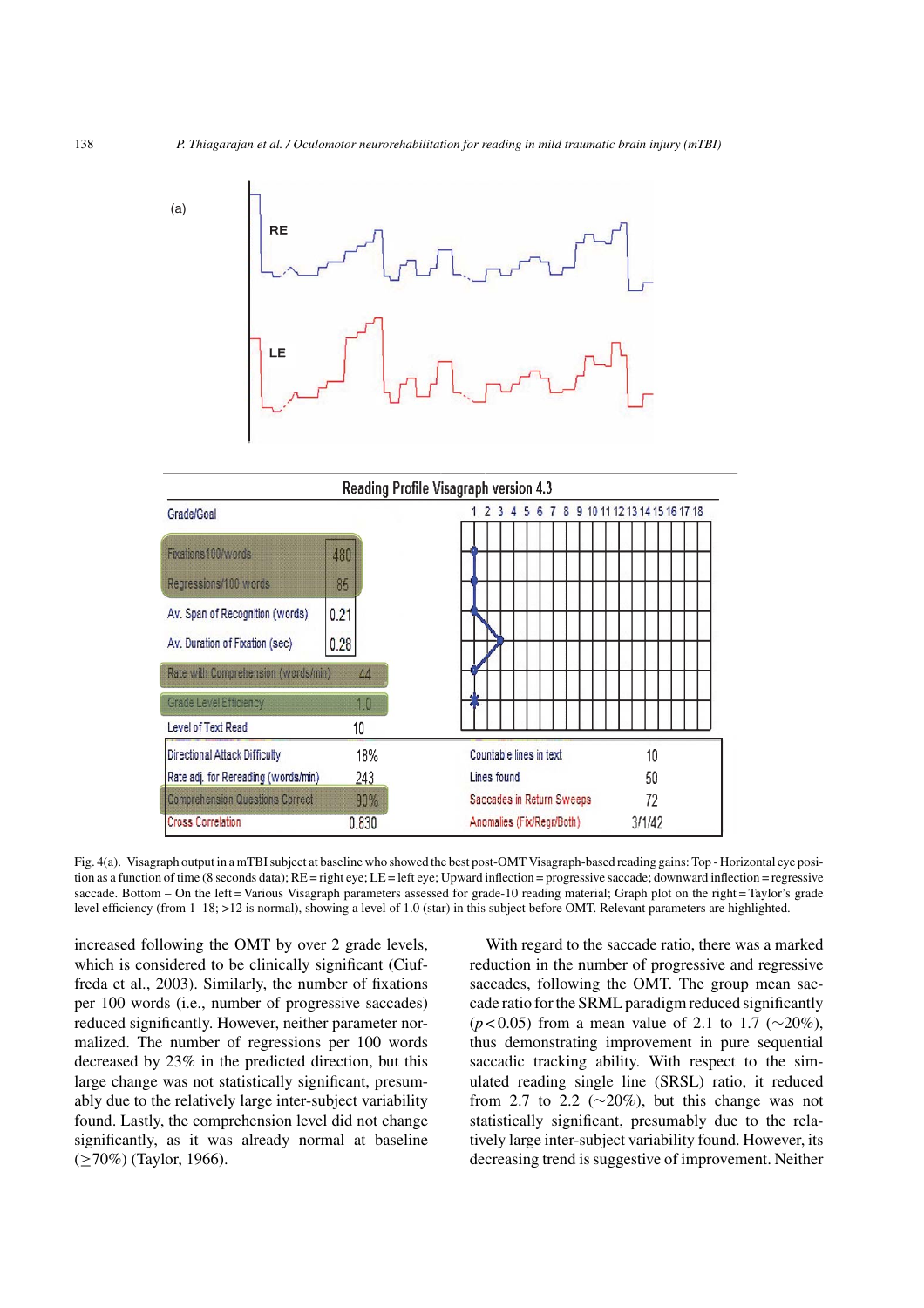

Fig. 4(b). Visagraph output in the same mTBI subject after OMT: Top - Horizontal eye position as a function of time (8 seconds data); RE = right eye; LE = left eye; Upward inflection = progressive saccade; downward inflection = regressive saccade. Bottom – On the left = Various Visagraph parameters assessed for grade-10 reading material; Graph plot on the right = Taylor's grade level efficiency (from 1–18;>12 is normal, based on weighted average of the reading parameters), showing a level of 14.0 (star) in this subject. Relevant parameters are highlighted.

saccade ratio correlated with the increase in reading rate (Table 5).

Figure 4a and b present Visagraphic reading eye movement traces before and after OMT, along with the related tabular reading-related analysis (see highlighted areas), in the subject who demonstrated the most dramatic improvements. Notably, reading rate increased from 44 to 308 words per minute, and hence it normalized (Taylor, 1966). Related to this, grade-level efficiency increased markedly, and it normalized going from grade 1 to grade 14 (college level), with a high comprehension level present at each test phase (90%). The global reading eye movement pattern became more regular and "staircase-like" following the OMT, a desirable profile (Taylor, 1966; Ciuffreda & Tannen, 1995).

The change in reading rate with OMT was also significantly correlated with two key clinical parameters, which are typically abnormal at baseline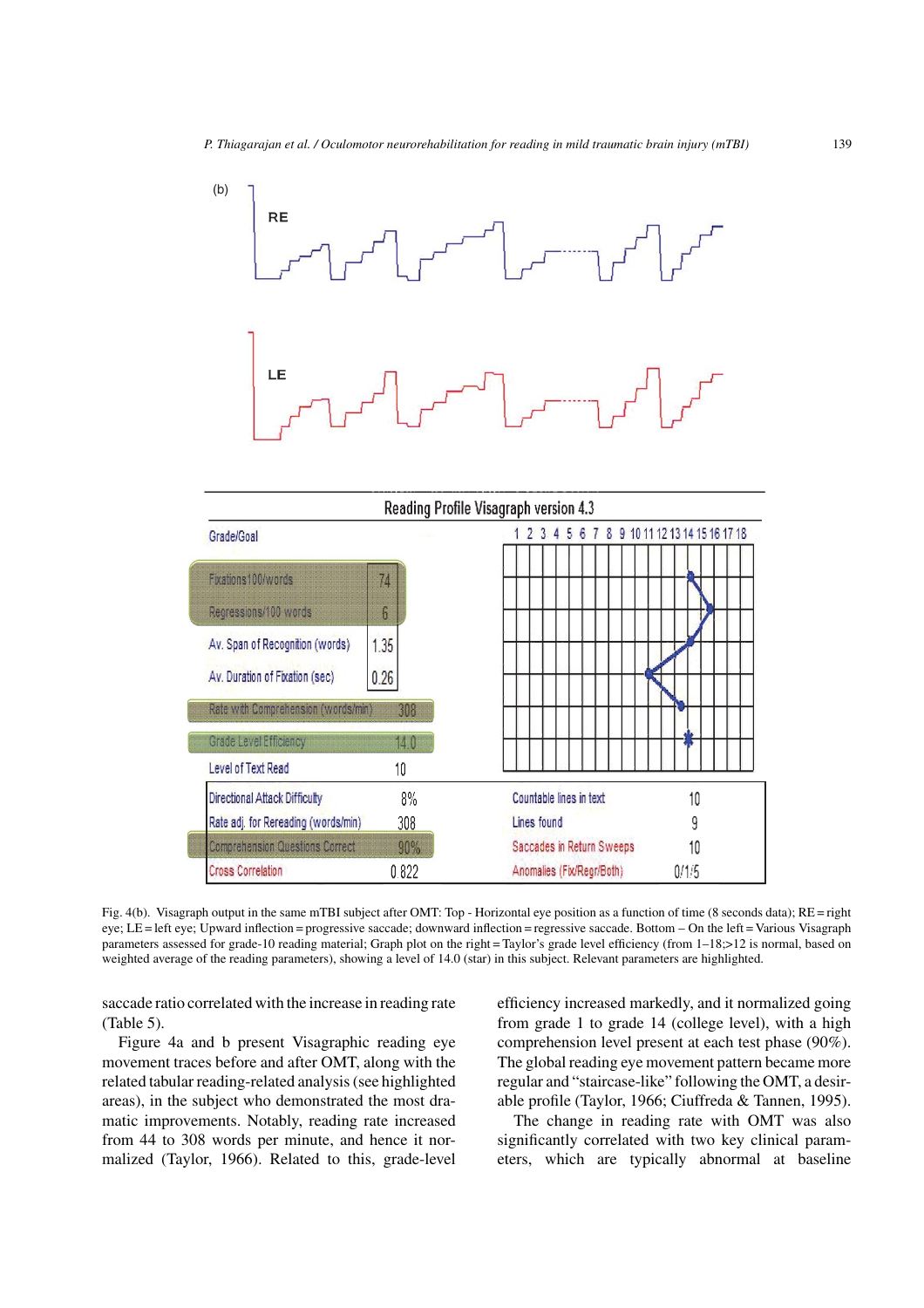Mean (±1SEM) Visagraph parameters of reading eye movements before (baseline) and after oculomotor training (post-OMT) for grade-10 level text. wpm- words per minute; fixations/100 words – number of progressive saccades; regressions/100 words – number of regressive saccades. BOLD, italicized = statistically significant. \* normal at baseline

Table 4

| Visagraph                         | <b>Baseline</b> | Post-OMT Significant |     | $\boldsymbol{p}$ |
|-----------------------------------|-----------------|----------------------|-----|------------------|
| parameter                         |                 |                      |     | value            |
| Reading rate<br>(wpm)             | 142 (10)        | 177 (14)             | yes | < 0.01           |
| Comprehension<br>$(\%)$           | $81(4)*$        | 85(3)                | no  | 0.31             |
| Fixations/100<br>words            | 164(10)         | 135(11)              | yes | 0.02             |
| Regressions/100<br>words          | 30(3)           | 23(4)                | no  | 0.11             |
| <b>Fixation</b> duration<br>(sec) | $0.27(0.008)*$  | 0.27(0.10)           | no  | 0.91             |
| Grade level<br>efficiency         | 4.1(0.7)        | 6.3(1.2)             | yes | 0.01             |

Table 5 Correlation of critical oculomotor parameters for reading

| Correlated parameters              | R value | Significant | <i>p</i> value |
|------------------------------------|---------|-------------|----------------|
| SRML ratio vs. reading rate        | 0.13    | Nο          | 0.52           |
| SRSL ratio vs. reading rate        | 0.27    | Nο          | 0.19           |
| Binocular accommodative            | 0.43    | Yes         | 0.03           |
| amplitude vs. reading rate         |         |             |                |
| NPC break vs. reading rate         | $-0.51$ | Yes         | 0.01           |
| Binocular accommodative            | 0.23    | Nο          | 0.26           |
| facility vs. reading rate          |         |             |                |
| Vergence facility vs. reading rate | 0.31    | No          | 0.14           |
| Reading rate vs. CISS score        | $-0.37$ | Yes         | 0.03           |
| Reading rate vs. VSAT percentile   | 0.35    | Ye.s        | 0.04           |

(i.e., prior to any OMT) in individuals with mTBI (Green et al., 2010b; Szymanowicz et al., 2012; Thiagarajan, 2012; Ciuffreda et al., 2007) (see Table 5). Binocular accommodative amplitude (i.e., the maximum accommodative amplitude), which increased significantly and normalized following OMT, significantly correlated with reading rate. Similarly, the near point of convergence (i.e., the maximum convergence amplitude), which increased significantly following OMT but did not normalize, significantly correlated with reading rate (Thiagarajan, 2012).

The change in reading rate also significantly correlated with two key non-oculomotor-based, but related, visual parameters (Table 5). Nearwork symptoms significantly decreased, and visual attention significantly increased, with increase in reading rate following OMT.

This aforementioned change in reading rate did not significantly correlate with two key clinical dynamic parameters, which are frequently abnormal at baseline

in mTBI (Green et al., 2010b; Szymanowicz et al., 2012; Ciuffreda et al., 2007). These were lens facility and prism facility (Table 5).

Lastly, and of considerable interest and importance, was the frequency of occurrence of an abnormality in one or more of the three oculomotor subsystems based on dual categorization, namely clinically-based and laboratory-based parameters. The summarized findings are presented in Table 6 for each of the 12 subjects at baseline. For each subject, there are 6 possible categories of oculomotor abnormalities across the three oculomotor subsystems tested (2 for each, i.e., clinical and laboratory). If all subjects exhibited an abnormality for all three subsystems for both the clinical and laboratory-based parameters, there would be 72 boxes checked in Table 6. First, across subjects, 60 out of the 72 possible boxes were checked as "abnormal" (84%). Second, 11 of the 12 subjects (92%) had at least one of the categorized parameters (clinical/laboratory) abnormal for all three subsystems. Only one subject (CR04) demonstrated abnormality in two systems (version and vergence). Accommodation was found to be normal in this subject. Third, no subject had an oculomotor abnormality in only one oculomotor subsystem. Lastly, the greatest number of abnormalities was found in the versional system and the least number in the accommodative subsystem.

In contrast to that found for the OMT, the ST did not have a significant effect on *any* parameters assessed (Thiagarajan, 2012). In the odd group of subjects who performed oculomotor training first, there was no significant difference  $(p > 0.05)$  between post-OMT and post-ST measures, thus showing no effect of the ST. Similarly, in the even group of subjects who performed ST first, there was no significant difference  $(p > 0.05)$ between baseline and post-sham measures, again thus showing no effect of the ST.

# **5. Discussion**

Reading constitutes one of the most important activities of daily living (ADLs) (Ciuffreda et al., 2006). As mentioned in the Introduction, efficient reading requires the precise coordination of both the lower-level, oculomotor (version, accommodation, and vergence) and the higher-level, non-oculomotor (e.g., attention, linguistic, cognitive, memory) processes (Reichle & Rayner, 2002). Since TBI produces a diffuse/global kind of brain injury (e.g., coup-contrecoup) (Suchoff et al., 2001; Greve et al., 2009), deficits in either the oculo-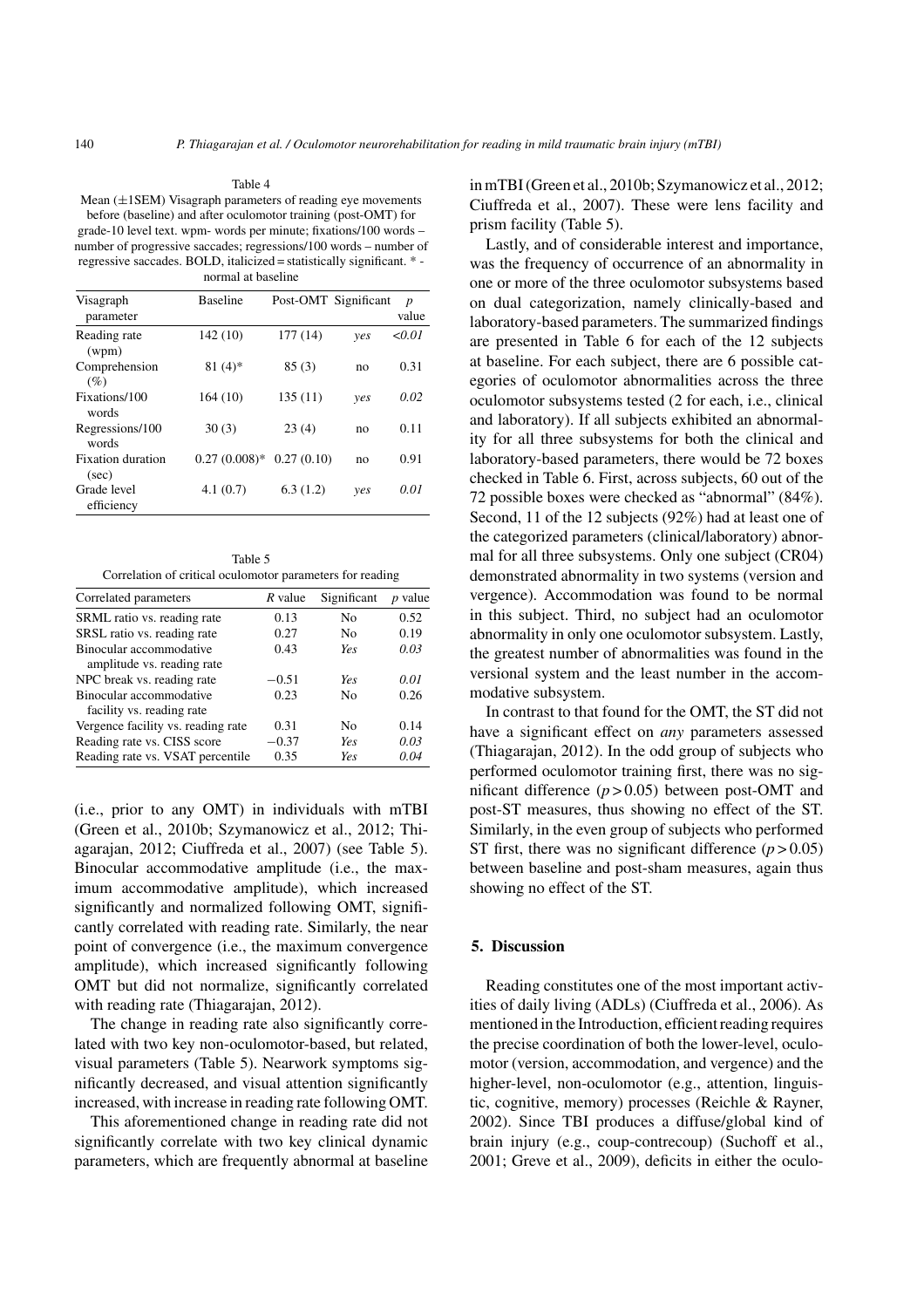| ıce |  |  |
|-----|--|--|

|             | <b>VERGENCE</b> |     |                 | <b>ACCOMMODATION</b> | <b>VERSION</b>  |     |
|-------------|-----------------|-----|-----------------|----------------------|-----------------|-----|
|             | <b>Clinical</b> | Lab | <b>Clinical</b> | Lab                  | <b>Clinical</b> | Lab |
| <b>JM01</b> |                 | √   |                 | ۹l                   | N               |     |
| <b>TB02</b> | √               | √   | √               |                      | √               | J   |
| <b>BR03</b> | √               | √   | √               |                      | √               | √   |
| <b>CR04</b> |                 | √   |                 |                      | N               | J   |
| <b>EK05</b> | √               |     | √               | √                    | √               |     |
| <b>K006</b> | √               | √   |                 | √                    | √               |     |
| <b>DB07</b> | ٦J              | √   | √               |                      | √               |     |
| <b>AN08</b> | √               | √   | √               | √                    | √               |     |
| <b>DJ09</b> |                 | ٦l  | ٩ί              |                      |                 |     |
| <b>SR10</b> | ٦ł              | ٦J  | ٦J              | ٦J                   | ای              |     |
| <b>AK11</b> | √               | ٦ł  | ٦J              | ٦J                   | ٩J              |     |
| <b>NM12</b> | √               |     | J               | √                    | √               |     |

Table 6 Baseline abnormal oculomotor subsystems. Symbols:  $\sqrt{ }$  = presence of abnormality; grey filled box = absence of abnormality

motor and/or non-oculomotor systems could adversely affect reading. If an individual cannot read efficiently with comfort for a sustained period of time, their ability to perform many routine ADLs (e.g., computer work), as well as one's overall quality of life (QOL), will likely be compromised (Ciuffreda et al., 2006).

Following head trauma, the diffuse axonal injury (DAI) causes the axons to stretch, twist, and tear, which results in overall disrupted white matter (WM) integrity (Greve et al., 2009). As a consequence, the strength, number, and organization of the neuronal synapses are reduced, thus causing the neuronal synchrony and firing rate to be compromised (Warraich & Kleim, 2010). These structural changes along the affected neural pathways are reflected in the functional abnormality as a response that is *inaccurate, variable,* and *slowed*. In particular, the "automaticity" or "reflexive nature" of a particular function is lost, and hence the affected individual cannot respond in a time-optimal manner. Thus, an individual whose functional automaticity is compromised will need to constantly exert considerable effort simply to perform this necessary but *lower-level* actions (e.g., basic saccadic oculomotor control), which in turn will adversely impact upon and compromise higher-level aspects, such as comprehension, sustained

attention, and short-term visual memory, as well as visual comfort.

One of the main motor systems that is commonly affected subsequent to a TBI is the oculomotor system (Ciuffreda et al., 2007; Capó-Aponte et al., 2012). Considering the vulnerability of the brain stem structures (Greve et al., 2009) that primarily house neurons related to accommodation, vergence, and version, the frequency of disorders in one or more of these three subsystems is not surprising (Ciuffreda et al., 2007). Since reading involves synchrony within and between each of these three oculomotor subsystems and their related aspects, it is not surprising that "*difficulty with reading*" is the primary symptom in individuals with TBI (Ciuffreda et al., 2007; Goodrich et al., 2007, 2013; Lew et al., 2007; Brahm et al., 2009; Stelmack et al., 2009). A combination of intermittent blur/ diplopia due to accommodative and/or vergence dysfunctions, and skipping words/lines and loss of place due to a saccadic dysfunction, would adversely affect reading. More importantly, higher level attentional aspects, of necessity, would now be allocated to perform basic oculomotor functions during reading (e.g., intermittently focusing/fusing the words), thus resulting in compromised comprehension. However, individu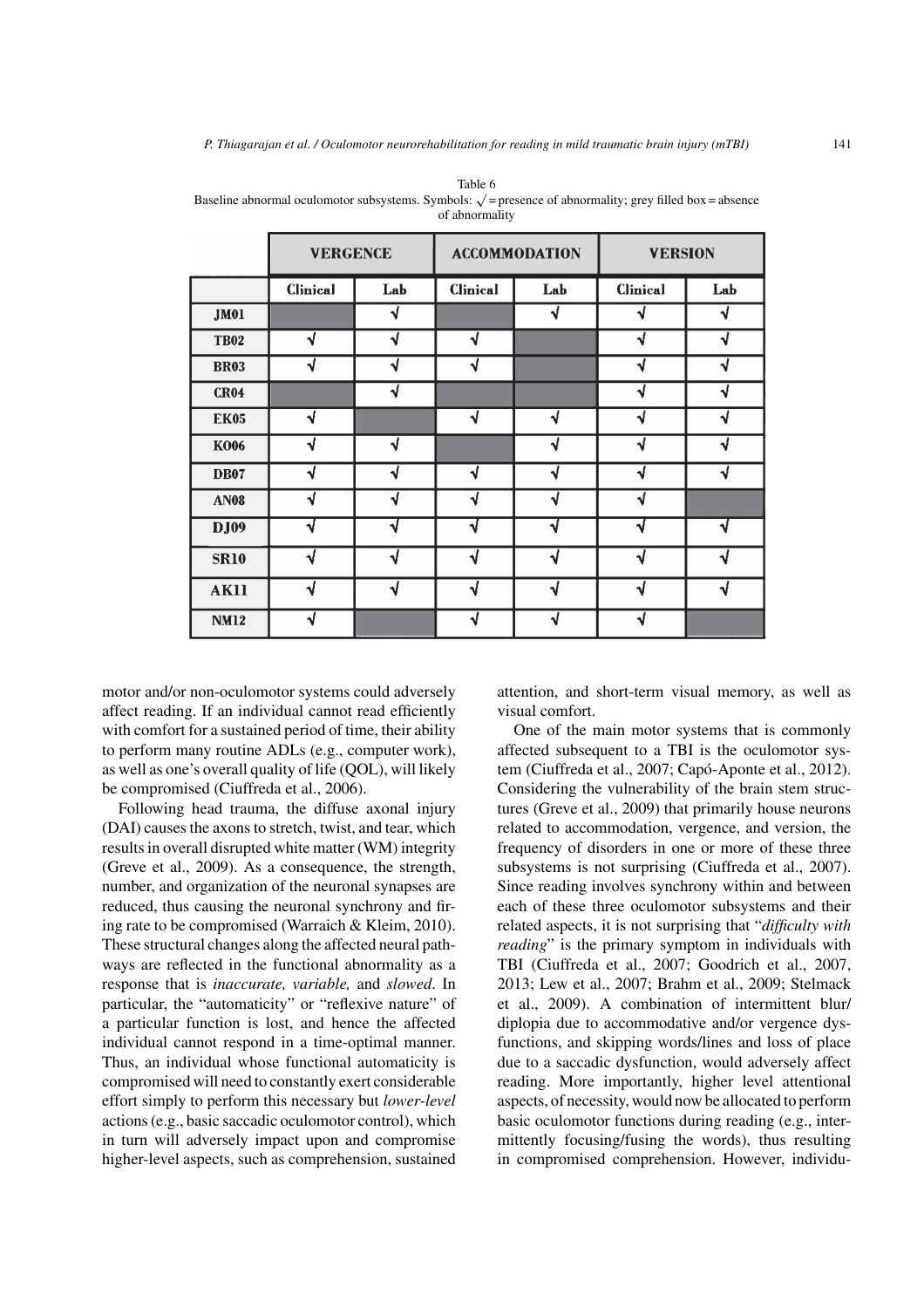als with oculomotor abnormalities may modulate their reading speed and frequently reread to attain an acceptable level of comprehension (Ciuffreda & Tannen, 1995). All of the above would significantly reduce reading speed and impact adversely on overall reading efficiency, thus producing nearvision symptoms.

In the present study, reading eye movements recorded using the Visagraph system revealed several interesting results. Taylor's normative data (Taylor, 1966) show that the expected average adult values to be 224 wpm for reading rate, 101 fixations per 100 words, 19 regressions per 100 words, and grade-level efficiency to be 14. However, those with mTBI in the present study demonstrated significantly reduced reading rate, an increased number of fixations/100 words, a higher number of regressions/100 words, and decreased grade-level efficiency. An excessive (i.e., unwanted) number of saccades, both progressive and regressive in nature, are the main determinants of slow reading (Ciuffreda & Tannen, 1995). The more saccades that are executed, the slower the reading rate based on sampled-data theory alone (Stark, 1968); that us, after a saccade is completed, the refractory period for initiation of the next saccade is approximately 180 msec. The present finding of an increased number of unwanted/unnecessary, inaccurate saccades is consistent with that of the significantly elevated saccade ratio found in these subjects. However, the fixation durations were within normal limits, and thus did not contribute to the reduced reading rate of the subjects (Table 3).

Following training, there was a significant 25% improvement in reading rate. Figure 3 shows reading rate values before and after training in comparison to Taylor's age-normed values. This reading rate increase was also significantly correlated with the reduction in CISS score, along with the increase in VSAT percentile, thus suggesting concurrently improved subjectivelybased visual comfort and visual attention, respectively, in the process. In addition, the number of fixations/100 words reduced by 18%, thus demonstrating a reduced number of excessive and unnecessary saccades after the training. The simulated reading training protocol was purposely designed, so that subjects could not make a "regression", by extinguishing the previous target when the new target appeared. While this reduces the number of purely oculomotor-based regressive saccades, however, it might not reduce regressions made to reconfirm a particular text component during actual reading. In the present study, the number of regressions/100 words decreased by 23% in the predicted direction following the training. However, it was not significant due

to the relatively large intersubject variability. As far as comprehension was concerned, it was normal at baseline, and hence no large change was expected following the training. Since comprehension did not change after the training, it suggests that the increased reading rate was primarily oculomotor-based, and an effect of OMT training. Based on the present results, it is clear that the oculomotor-based training had a significant positive effect on reading rate and related aspects.

The correlational analyses provided several important insights into the OMT effects and their functional significance (Table 5). First, improvement in reading rate was correlated with two key clinical, *amplitude*based, *static* oculomotor parameters: the maximum amplitude of accommodation and the maximum amplitude of convergence, following OMT. In contrast, reading rate was not correlated with two key clinical, *facility*-based, *dynamic* oculomotor parameters: lens facility and prism facility, following OMT. There is a logic to these findings. Reading requires a sustained level of accommodation and convergence, as the reading material is maintained at a relatively constant near distance for prolonged periods of time. This suggests that a considerable amount of both accommodation and vergence must be exerted, as well as be maintained "in reserve" to allow for sustained and comfortable reading and nearwork in general, as has been hypothesized for the relationship between "accommodative reserve" and the onset of symptomatic presbyopia (Rabbetts, 2007). That is, according to this notion, the maximum amplitude of accommodation should be at least twice the near dioptric demand for sustained and comfortable nearwork. Second, there were correlations between reading rate, and both the CISS and VSAT score changes, following OMT. It is not surprising that the reading rate would increase, once the three oculomotor subsystems were significantly remediated, as the presumption was that all/most of the reading problems at baseline (i.e., pre-OMT) had a primary oculomotor basis in the sample population (Ciuffreda et al., 2007; Capó-Aponte et al., 2012). Thus, following the OMT, there was presumably less effort allocated to the low-level oculomotor-based reading components. Related to this was the significant increase in visual attention with OMT, as well as its correlation with the training-related increase in reading rate. This finding suggests that overall attention could now be directed to the task of comprehending the text rather than to the low-level control oculomotor aspects. Furthermore, it has been established that the task of oculomotor remediation per se has embedded into it an underly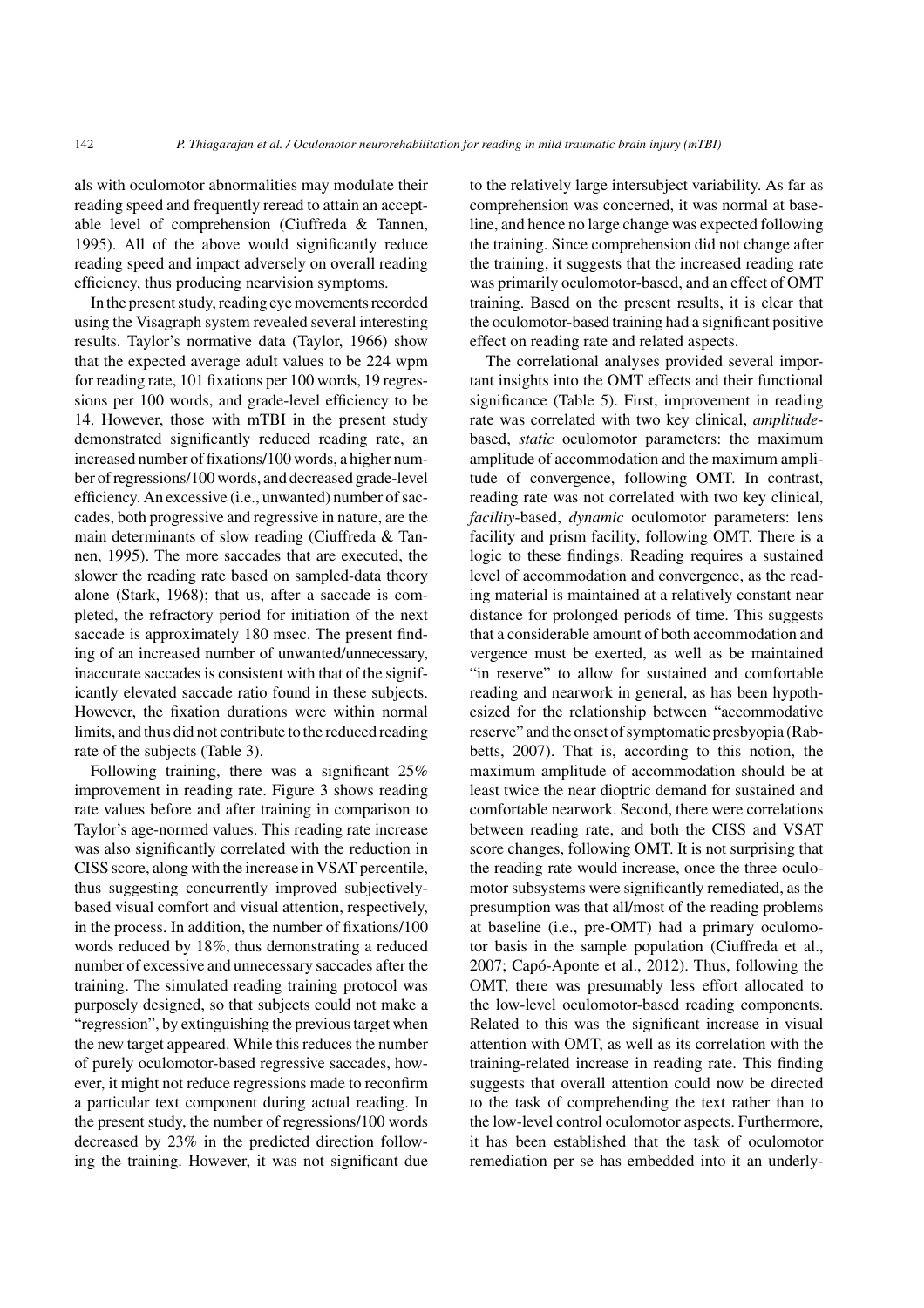ing attentional training component (Solan et al., 2003; Ciuffreda, 2002). That is, with the associated high level of attention and continuous task demands (e.g., keeping the target in focus at all times) and related visual feedback involving the concept of "perceptual learning" (Ciuffreda, 2002) in the training process, visual attention was heightened and improved. This was demonstrated several years ago by Ciuffreda et al. (2006), in which the training of basic versional eye movements and simulated reading resulted in marked improvement of the attentional state under a variety of environmental conditions (e.g., quiet versus noisy room) in individuals with mTBI using a simple ratingscale questionnaire.

The lack of correlation of reading rate with the saccade ratio is interesting. An improvement in basic saccadic tracking ability, as evident from the reduction in saccade ratio, was expected to correlate with the increased reading rate. However, the present study results revealed lack of correlation with either the single-line or multiple-line saccade ratios. Although improved tracking ability was reflected in the reduction of fixation/100 words and regressions, the finding could be attributed to the individual subject variability. The reduction in saccade ratio was smaller than the magnitude reported by Ciuffreda et al. (2006), although the baseline ratios reported in their study were larger than in the current study, and thus there was more room for a significant improvement to occur.

Neurophysiologically, the observed changes in oculomotor behavior could be attributed to residual oculomotor/visual neuroplasticity in the present subjects. This training-induced recovery process involves functional recovery via a "relearning" process (Chen et al., 2010; Munoz-Cespedes et al., 2001). Vision rehabilitation acts as a critical part of the relearning process, in which the trained system gains its accuracy and automaticity through feedback and repetition. With regard to the results of the present study, an overall improvement in the oculomotor behavior was observed in *all* 12 individuals with mTBI to some degree, and it is a consequence of "oculomotor learning" (Abernathy et al., 1997; Ciuffreda, 2002). A combination of repeated stimulation with various amounts and types of blur (via negative and positive lens), horizontal disparity (crossed and uncrossed), target step displacements (horizontal and vertical), etc., as well as increasing task level difficulty (e.g., progressively reducing target size), active participation of the subjects, heightened attentional state, presence of visual and verbal feedback, and high motivation of the subjects to perform

the task over the 6 week training period resulted in a significant oculomotor training effects (Ciuffreda, 2002). This marked functional improvement shows great promise for future rehabilitation in these and other such individuals. Based on the existing knowledge of oculomotor control neurology (Leigh & Zee, 2006), it is difficult to definitely state what specific areas of the brain have regained activity, since the brain utilizes different strategies (restoration/recruitment/retraining) to recover from the functional loss (Warraich & Kleim, 2010). Functional neuroimaging studies are thus necessary to assess for correlation with these relearned oculomotor behavioral changes. To date, there is only one pilot study (Alvarez et al., 2010) that evaluated brain activity changes in 2 individuals with mTBI associated with oculomotor rehabilitation involving solely the vergence subsystem. Their fMRI results showed increased amount of voxels and correlation within several regions of interest (ROI) (i.e., brain stem, cerebellum, FEF, and SEF) following a total of 18 hours of both clinically-based and laboratory-based *vergence only* rehabilitation. While increased cortical activity was attributed to neural recruitment, increased correlation was attributed to improved synchronization of the involved subsystem's population of neurons. Similar future studies are required to evaluate the neural correlates of oculomotor rehabilitation and improved function in individuals with mTBI.

Related to the above notion of residual brain neuroplasticity was the finding that the vast majority of the oculomotor parameters significantly improved/increased following the OMT, but many did not normalize except for the accommodative facility rate (Thiagarajan, 2012). Perhaps increasing the oculomotor rehabilitative time by two-fold or more would have resulted in an even more positive outcome: that is, a greater number of parameters that were abnormal at baseline would have both increased significantly and normalized. This remains to be tested. The present study is on-going, and the study individuals are being followed-up at 3 and 6-month intervals. Results from this follow-up investigation will be used for planning more efficient and targeted future vision therapies (both active and maintenance). However, there may be an alternative explanation given the global and pervasive damage to the brain (e.g., coup-contrecoup): complete restoration of oculomotor control may be beyond the scope and ability of such a damaged brain. This notion warrants future investigation via anatomical, physiological, and brain imaging studies in individuals with TBI before and after such remediation.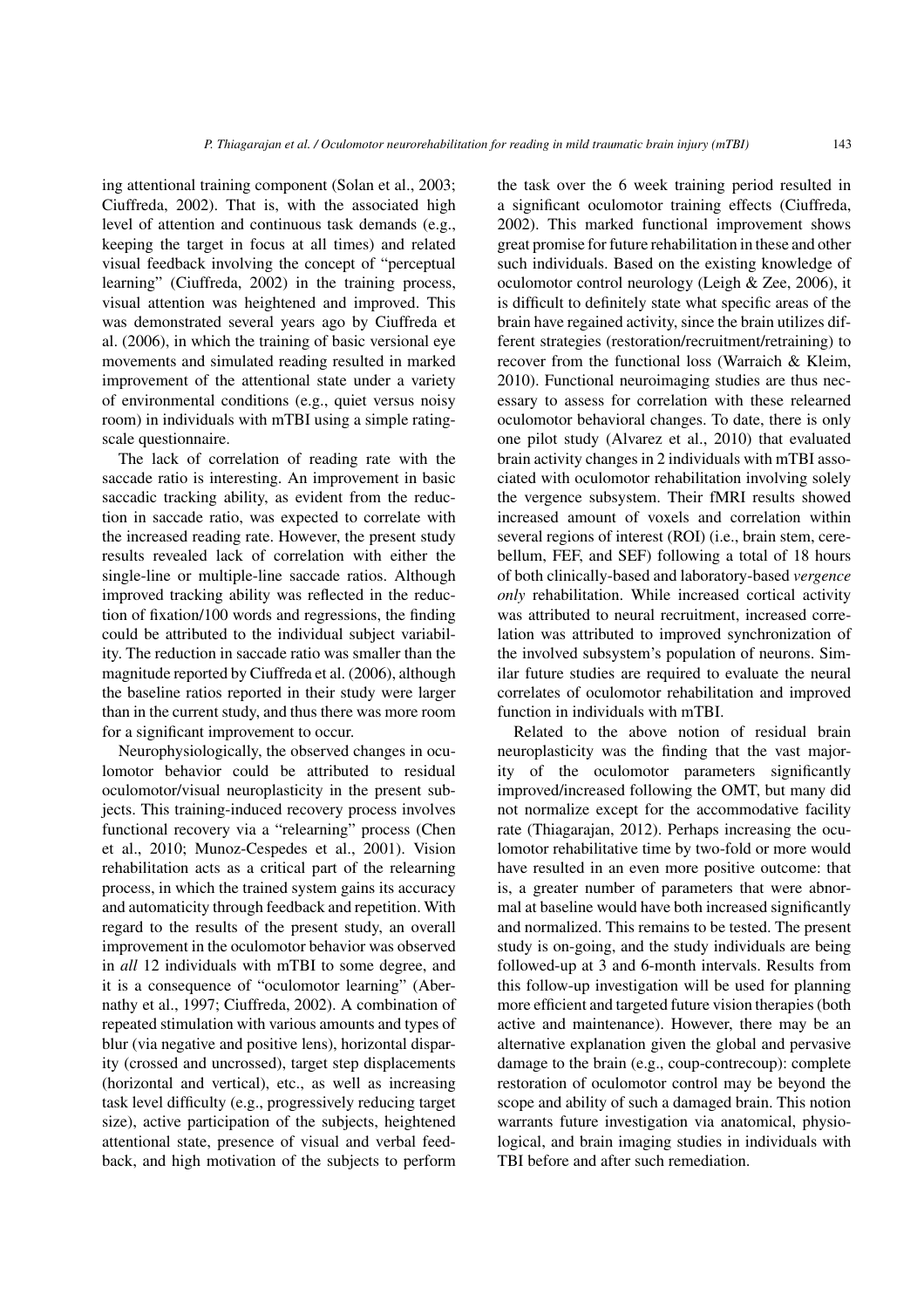Although the present investigation was intended to be relatively comprehensive, there were some study limitations. First, it was primarily restricted to those with mTBI. Investigation of the oculomotor system in moderate TBI with respect to baseline dysfunctions and their remediation would add considerably to our knowledge in this area, especially with respect to oculomotor/visual system plasticity in a more damaged brain. Second, due to our experimental crossover design and related practical aspects, only 9 hours of true training could be performed. Future studies on remediation should be conducted to determine how effective longer training durations might be. And, third, longterm follow-up was not performed. Follow-up should be at least one year, at 3 month intervals, and then perhaps as long as 4 additional years with full testing occurring annually.

## **Acknowledgments**

This research was funded by the US Army, DoD, Award #s: W81XWH-10-1-1041 and W81XWH-12-1-0240, the College of Optometrists in Vision Development (COVD), and the SUNY Graduate Program.

## **Declaration of interest**

Authors have no direct or indirect affiliation with any organization with a financial interest in the subject matter or materials discussed in the manuscript.

# **References**

- Abernethy, B., Hanrahan, S., Kippers, V., Mackinnon, L., & Pandy, M. (1997). The biophysical foundation of human movement. Human Kinetics Publications, Champaign, IL.
- Abrams, S. G., & Zuber, B. L. (1972). Some temporal characteristics of information processing during reading. *Reading Research Quarterly*, *8*, 40-51.
- Alvarez, T. L., Vicci, V. R., Alkan, Y., Kim, E. H., Gohel, S., Barrett, A. M., Chiaravalloti, N., & Biswal, B. B. (2010). Vision therapy in adults with convergence insufficiency: Clinical and functional magnetic resonance imaging measures. *Optometry and Vision Science*, *87*, 985-1002.
- Baker, R. S., & Epstein, A. D. (1991). Ocular motor abnormalities from head trauma. *Survey of Ophthalmology*, *35*, 245-267.
- Bonnelle, V., Leech, R., Kinnunen, K. M., Ham, T. E., Beckmann, C. F., De Boissezon, X., Greenwood, R. J., & Sharp, D. J. (2011). Default mode network connectivity predicts sustained attention deficits after traumatic brain injury. *Journal of Neuroscience*, *31*, 13442-13451.
- Borish, I. M. (2006). Clinical refraction. St. Louis MO, Butterworth-Heinemann Elsevier, 2nd edition.
- Brahm, K. D., Wilgenburg, H. M., Kirby, J., Ingalla, S., Chang, C., & Goodrich, G.L. (2009). Visual impairment and dysfunction in combat-injured servicemembers with traumatic brain injury. *Optometry and Vision Science*, *86*, 817-825.
- Bulson, R., Jun, W., & Hayes, J. (2012). Visual symptomatology and referral patterns for Operation Iraqi Freedom and Operation Enduring Freedom veterans with traumatic brain injury. *Journal of Rehabilitation Research and Development*, *49*, 1075- 1082.
- Capo-Aponte, J. E., Urosevich, T. G., Temme, L. A., Tarbett, A. K., ´ & Sanghera, N. K. (2012). Visual dysfunctions and symptoms during the subacute stage of blast-induced mild traumatic brain injury. *Military Medicine*, *177*, 804-813.
- Chen, H., Epstein, J., & Stern, E. (2010). Neural plasticity after acquired brain injury: Evidence from functional neuroimaging. *American Academy of Physical Medicine and Rehabilitation*, (Suppl. 2), S306-S312.
- Chiu, Y. C., & Yantis, S. (2009). A domain-independent source of cognitive control for task sets: Shifting spatial attention and switching categorization rules. *Journal of Neuroscience*, *29*, 3930-3938.
- Ciuffreda, K. J., & Kenyon, R. V. (1983). Accommodative vergence and accommodation in normal, amblyopes, and strabismics. In: C.M. Schor, & K.J. Ciuffreda, editors. *Vergence Eye Movements: Basic and Clinical Aspects* (pp. 101-173). Woburn MA: Butterworths.
- Ciuffreda, K. J., Han, Y., Kapoor, N., & Ficarra, A. P. (2006). Oculomotor rehabilitation for reading in acquired brain injury. *Neurorehabilitation*, *21*, 9-21.
- Ciuffreda, K. J., Kapoor, N., & Han, Y. (2005). Reading-related ocular motor deficits in traumatic brain injury. *Brain Injury Professional*, *2*, 16-21.
- Ciuffreda, K. J., Kapoor, N., Rutner, D., Suchoff, I. B., Han, M. E., & Craig, S. (2007). Occurrence of oculomotor dysfunctions in acquired brain injury: A retrospective analysis. *Optometry*, *78*, 55-61.
- Ciuffreda, K. J., Suchoff, I. B., Marrone, M. A., & Ahmann, E. B. (1996). Oculomotor rehabilitation in traumatic brain injured patients. *Journal of Behavioral Optometry*, *7*, 31-38.
- Ciuffreda, K. J., & Tannen, B. (1995). Eye movement basics for the clinician. St. Louis. Mosby Year Book.
- Ciuffreda, K. J. (1992). Components of clinical near vergence testing. *Journal of Behavioral Optometry*, *3*, 3-13.
- Ciuffreda, K. J. (1994). Reading eye movements in patients with oculomotor disturbances. In: J. Ygge, & G. Lennerstrand, editors. Eye movements in reading (pp. 163-188). Tarrytown NY: Elsevier Science Inc.
- Ciuffreda, K. J. (2002). The scientific basis for and efficacy of optometric vision therapy in nonstrabismic accommodative and vergence disorders. *Optometry*, *73*, 735-762.
- Ciuffreda, M. A., Ciuffreda, K. J., & Santos, D. (2003). Visagraph baseline analysis and procedural guidelines. *Journal of Behavioral Optometry*, *14*, 60-64.
- Clark, B. (1935). The effect of binocular imbalance on the behavior of the eyes during reading. *Journal of Educational Psychology*, *26*, 530-538.
- Goodrich, G. L., Flyg, H. M., Kirby, J. E., Chang, C. Y., & Martinsen, G. L. (2013). Mechanisms of TBI and visual consequences in military and veteran populations. *Optometry and Vision Science*, *90*, 105-112.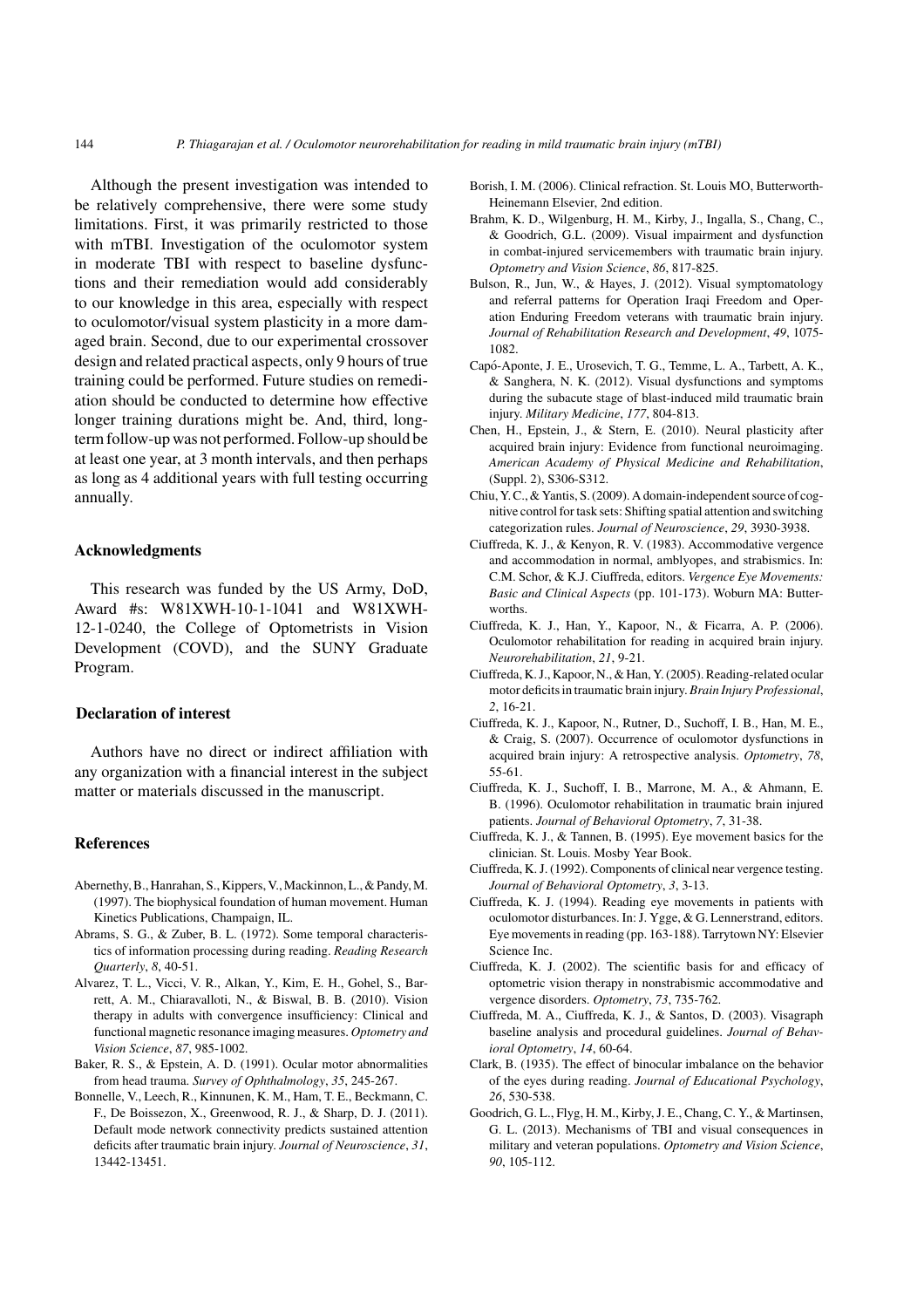- Goodrich, G. L., Kirby, J., Cockerham, G., Ingalla, S. P., & Lew, H. L. (2007). Visual function in patients of a polytrauma rehabilitation center: A descriptive study. *Journal of Rehabilitation Research and Development*, *44*, 929-936.
- Green, W., Ciuffreda, K. J., Thiagarajan, P., Szymanowicz, D., Ludlam, D. P., & Kapoor, N. (2010a). Static and dynamic aspects of accommodation in mild traumatic brain injury: A review. *Optometry*, *81*, 129-136.
- Green, W., Ciuffreda, K. J., Thiagarajan, P., Szymanowicz, D., Ludlam, D. P., & Kapoor, N. (2010b). Accommodation in mild traumatic brain injury. *Journal of Rehabilitation Research and Development*, *47*, 183-199.
- Greve, M. W., & Zink, B. J. (2009). Pathophysiology of traumatic brain injury. *The Mount Sinai Journal of Medicine*, *76*, 97- 104.
- Griffin, J. R., & Grisham, J. D. (2002). Binocular anomalies: Diagnosis and therapy. Boston MA, Butterworth-Heineman, 4th edition.
- Han, Y., Ciuffreda, K. J., & Kapoor, N. (2004). Reading-related oculomotor testing and training protocols for acquired brain injury. *Brain Research Protocols*, *14*, 1-12.
- Hatch, S. W. (1998). Principles of study design. In: S. W. Hatch, editor. *Ophthalmic Research and Epidemiology* (pp. 97-98). Woburn MA: Butterworth-Heinemann.
- Hibbard, M. R., Gordon, W. A., & Kenner, B. (2001). The neuropsychological evaluation: A pathway to understanding the sequelae of brain injury. In: I. B. Suchoff, K. J. Ciuffreda, & N. Kapoor, editors. *Visual and vestibular consequences of acquired brain injury* (pp. 32-45). Santa Ana, CA: Optometric Extension Program Foundation.
- Hung, G. K., & Ciuffreda, K. J. (1988). Dual-mode behavior in the human accommodation system. *Ophthalmic and Physiological Optics*, *8*, 327-332.
- Hung, G. K., Ciuffreda, K. J., & Rosenfield, M. (1996). Proximal contribution to linear static model of accommodation and vergence. *Ophthalmic and Physiological Optics*, *16*, 31-41.
- Hung, G. K., Semmlow, J. L., & Ciuffreda, K. J. (1986). A dualmode dynamic model of the vergence movement system. *IEEE Transactions in Biomedical Engineering*, *33*, 1021-1028.
- Kapoor, N., Ciuffreda, K. J., & Han, Y. (2004). Oculomotor rehabilitation in acquired brain injury: A case series. *Archives of Physical Medicine and Rehabilitation*, *85*, 1667-1678.
- Khan, A. A. (2005). Digital signal processing fundamentals. Hingham MA: Da Vinci Engineering Press.
- Kim, J., Whyte, J., Patel, S., Europa, E., Slattery, J., Coslett, H. B., & Detre, J. A. (2012). A perfusion fMRI study of the neural correlates of sustained-attention and working-memory deficits in chronic traumatic brain injury. *Neurorehabilitation and Neural Repair*, *26*, 870-880.
- Kotulak, J. C., & Schor, C. M. (1987). The effects of optical vergence, contrast, and luminance on the accommodative response to spatially bandpass filtered targets. *Vision Research*, *27*, 1797-1806.
- Leigh, R. J., & Zee, D. S. (2006). The neurology of eye movements. New York: Oxford University Press Inc, 4th edition.
- Lew, H. L., Poole, J. H., Vanderploeg, R. D., Goodrich, G. L., et al. (2007). Program development and defining characteristics of returning military in a VA Polytrauma Network Site. *Journal of Rehabilitation Research and Development*, *44*, 1027- 1034.
- Mateer, C., & Mapou, R. (1996). Understanding, evaluating, and managing attention disorders following traumatic brain injury. *Journal of Head Trauma Rehabilitation*, *11*, 1-16.
- Munoz-Cespedes, J. M., Rios-Lago, M., Paul, N., & Maestu, F. (2001). Functional neuroimaging studies of cognitive recovery after acquired brain damage in adults. *Neuropsychological Review*, *15*, 169-183.
- Nag, S., & Rao, S. L. (1999). Remediation of attention deficits in head injury. *Neurology India*, *47*, 1-10.
- Park, N. W., & Ingles, J. L. (2001). Effectiveness of attention rehabilitation after an acquired brain injury: A meta-analysis. *Neuropsychologia*, *15*, 199-210.
- Pashler, H. (1998). The psychology of attention. Cambridge MA: MIT press.
- Posner, M. I. (1980). Orienting of attention. *The Quarterly Journal of Experimental Psychology*, *32*, 3-25.
- Rabbetts, R. B. (2007). Bennett and Rabbetts' clinical visual optics. New York: Elsevier/Butterworth Heinemann.
- Reichle, E. D., & Rayner, K. (2002). Cognitive processing and models of reading. In: G.K. Hung, & K. J. Ciuffreda, editors. *Models of the Visual System* (pp. 565-603). New York: Kluwer/Plenum.
- Rouse, M. W., Borsting, E. J., Mitchell, G. L., Scheiman, M., Cotter, S. A., Cooper, J., Kulp, M. T., London, R., Wensveen, J., Convergence Insufficiency Treatment Trial, Group, (2004). Validity and reliability of the revised convergence insufficiency symptom survey in adults. *Ophthalmic and Physiological Optics*, *24*, 384-390.
- Scheiman, M., & Wick, B. (2008). Clinical management of binocular vision: Heterophoric, accommodative, and eye movement disorders. Philadelphia PA: Lippincott, Williams, and Wilkins, 3rd edition.
- Solan, H. A., Larson, S., Shelley-Tremblay, J., Ficcara, A., & Silverman, M. (2003). Effect of attention therapy on reading comprehension. *Journal of Learning Disabilities*, *36*, 556-563.
- Stark, L. (1968). Neurological control systems: Studies in bioengineering. New York NY: Plenum Press.
- Stelmack, J. A., Frith, T., Koevering, D. V., Rinne, S., & Stelmack, T. R. (2009). Visual function in patients followed at a Veterans Affairs polytrauma network site: An electronic medical record review. *Optometry*, *80*, 419-424.
- Suchoff, I. B., Kapoor, N., & Ciuffreda, K. J. (2001). An overview of acquired brain injury and optometric implications. In: I.B. Suchoff, K. J. Ciuffreda, & N. Kapoor, editors. *Visual and vestibular consequences of acquired brain injury*. Santa Ana, CA: Optometric Extension Program Foundation.
- Suchoff, I. B., Kapoor, N., Waxman, R., & Ference, W. (1999). The occurrence of ocular and visual conditions in a non-selected acquired brain-injured patient sample. *Journal of American Optometric Association*, *70*, 301-308.
- Szymanowicz, D., Ciuffreda, K. J., Thiagarajan, P., Ludlam, D. P., Green, W., & Kapoor, N. (2012). Vergence in mild traumatic brain injury. *Journal of Rehabilitation Research and Development*, *49*, 1083-1100.
- Taylor, E. A. (1966). The fundamental reading skill. Springfield IL: Charles C. Thomas.
- Thiagarajan, P. (2012). Oculomotor rehabilitation for reading dysfunction in mild traumatic brain injury. Ph.D. Dissertation, New York NY: SUNY College of Optometry.
- Thiagarajan, P., & Ciuffreda, K. J. Effect of oculomotor rehabilitation on vergence responsivity. *Journal of Rehabilitation Research and Development*, *50*, in press.
- Trenerry, M. R., Crosson, B., DeBoe, J., & Leber, W. R. (1989). Visual search and attention test. Professional manual, Lutz FL, Psychological Assessment Resources, Inc.